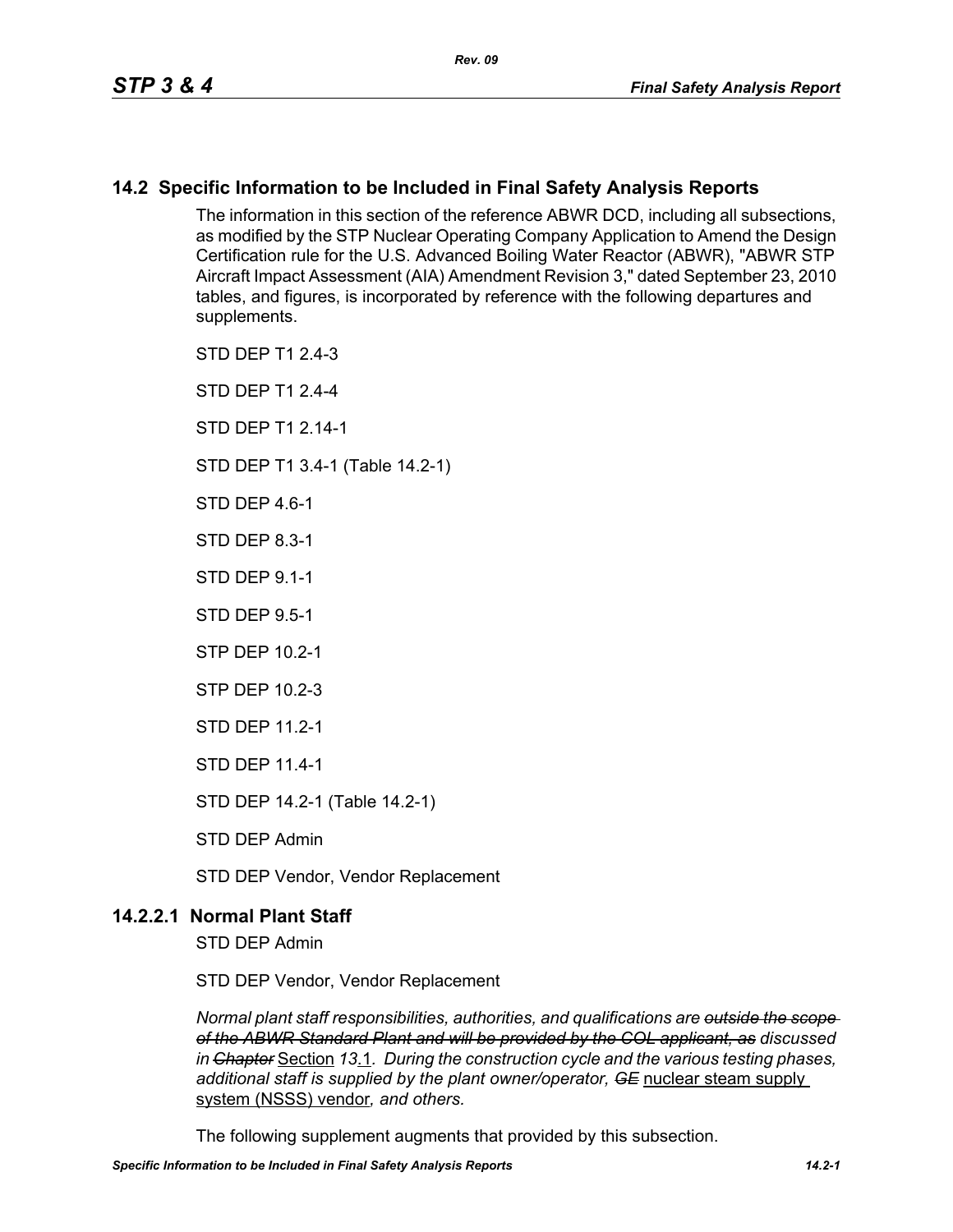The plant staff is involved in the initial plant test program in several capacities; including the review of preoperational and startup test procedures and results, performing as startup engineers and other direct participation in test activities. Plant staff will assume increasing responsibility for performing preventative and selected corrective maintenance activities on plant components when released from construction to the Startup Organization. Plant staff will be assigned to assist startup test engineers in performing tests and in operating permanent plant equipment which has been released from construction to the Startup Organization. Plant Operations directs the fuel loading and is responsible for the operation of the plant during initial startup testing. The duties and responsibilities of key plant staff are described in the STP Units 3 & 4 Startup Administrative Manual.

## **14.2.2.2 Startup Group**

STD DEP Vendor, Vendor Replacement

*It is likely that the startup group will also include an augmented staff of individuals from other concerned parties such as the NSSS vendor (GE), the architect-engineer, and the plant constructor. The normal plant staff will be included in as many aspects of the test programs as is practicable considering their normal duties in the operation and maintenance of the plant.*

## **14.2.2.3** *General Electric Company* **Nuclear Steam Supply System (NSSS) Vendor**

*The General Electric Company (GE)* NSSS vendor *is the supplier of the boiling water reactor (BWR) nuclear steam supply system (NSSS) and is responsible for generic and specific BWR designs. During the construction and testing phases of the plant cycle, GE* NSSS vendor *personnel are onsite to offer consultation and technical direction with regard to GE* NSSS vendor-*supplied systems and equipment. The GE* NSSS vendor *resident site manager is responsible for all GE* NSSS vendor-*supplied equipment disposition and, as the senior NSSS vendor representative onsite, is the official site spokesman for GE* the NSSS vendor*. He coordinates with the plant owner's normal and augmented plant staff for the performance of his duties, which include:*

- *(1) Reviewing and approving all test procedures, changes to test procedures, and test results for equipment and systems within the GE* NSSS vendor *scope of supply*
- *(2) Providing technical direction to the station staff*
- *(3) Managing the activities of the GE* NSSS vendor *site personnel in providing technical direction to shift personnel in the testing and operation of GE NSSS* vendor*-supplied systems*
- *(4) Liaison between the site and the GE San Jose* NSSS vendor *home office to provide rapid and effective solutions for problems which cannot be solved onsite*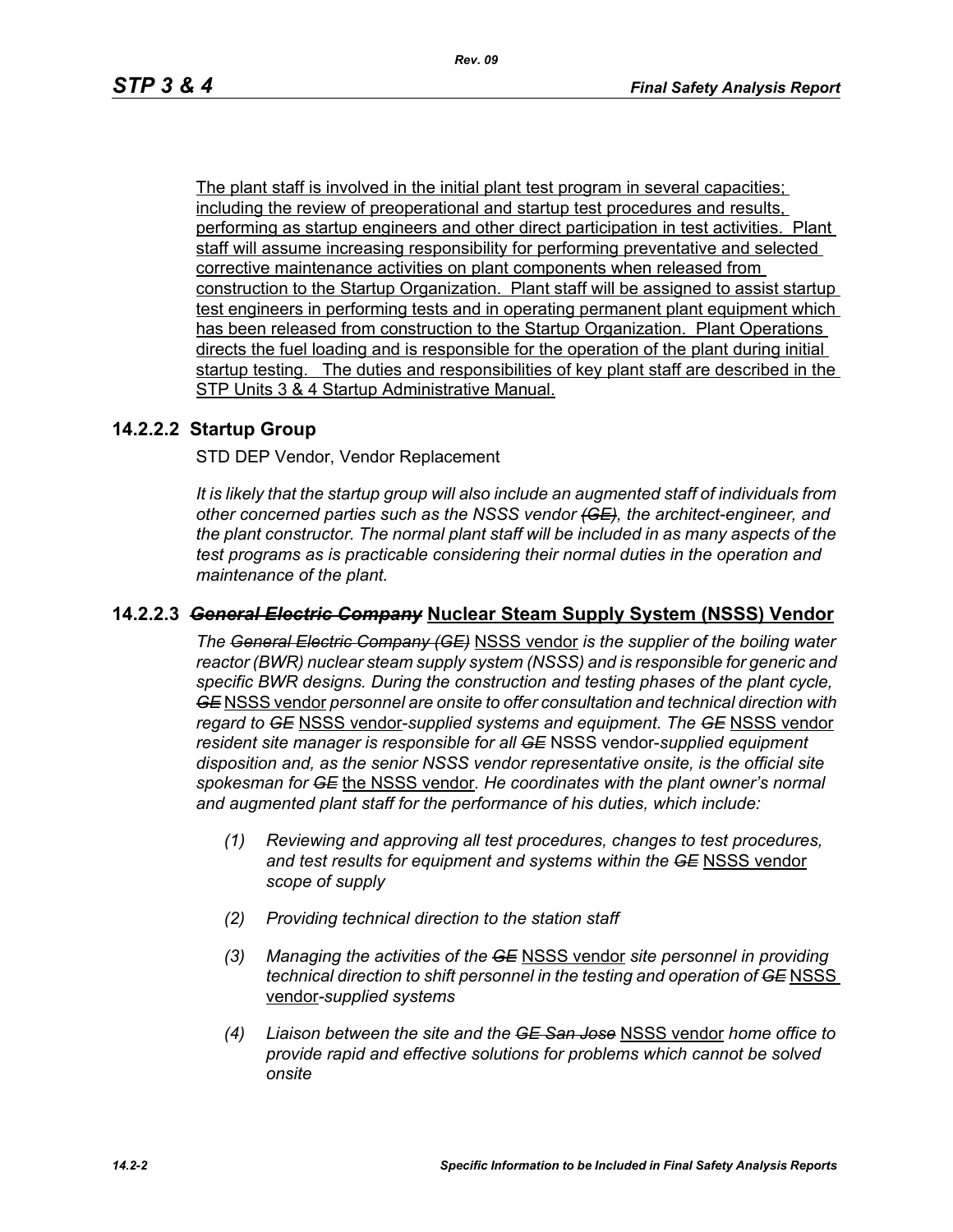*(5) Participating as a member of the Startup Coordinating Group (SCG) [Note: The official designation of this group may differ for the plant owner/operator referencing the ABWR Standard Plant design and SCG is used throughout this dicussion for illustrative purposes only.]*

## **14.2.2.5 Interrelationships and Interfaces**

*Effective coordination between the various site organizations involved in the test program is achieved through the SCG, which is composed of representatives of the plant owner/operator, GE* NSSS vendor*, and others. The duties of the SCG are to review and approve project testing schedules and to effect timely changes to construction or testing in order to facilitate execution of the preoperational and initial startup test programs.*

## **14.2.3 Test Procedures**

*Specifically, GE* the NSSS vendor *will provide the COL applicant with scoping documents (i.e., preoperational and startup test specifications) containing testing objectives and acceptance criteria applicable to its scope of design responsibility.*

## **14.2.5 Review, Evaluation, and Approval of Test Results**

*Individual test results are evaluated and reviewed by cognizant members of the startup group. Test exceptions or acceptance criteria violations are communicated to the affected and responsible organizations who will help resolve the issues by suggesting corrective actions, design modifications, and retests. GE* The NSSS vendor *and others outside the plant staff organization, as appropriate, will have the opportunity to review the results for conformance to predictions and expectations.*

### **14.2.7 Conformance of Test Program with Regulatory Guides**

STD DEP 9.5-1

*The NRC Regulatory Guides listed below were used in the development of the initial test program and the applicable tests comply with these guides except as noted. The applicable revisions of the regulatory guides listed below can be found in Table 1.8-20.*

*(10) Regulatory Guide 1.108—"Periodic Testing of Diesel Generators Used as Onsite Electric Power Systems at Nuclear Power Plants."* Regulatory Guide 1.9—"Selection, Design, Qualification, and Testing of Emergency Diesel Generator Units Used As Class 1E Onsite Electric Power Systems at Nuclear Power Plants."

## **14.2.8 Utilization of Reactor Operating and Testing Experience in the Development of Test Program**

STD DEP Vendor, Vendor Replacement

*Since every reactor/plant in a GE BWR product line is an evolutionary development of the previous plant in the product line (and each product line is an evolutionary development from the previous product line), it is evident that the ABWR plants have*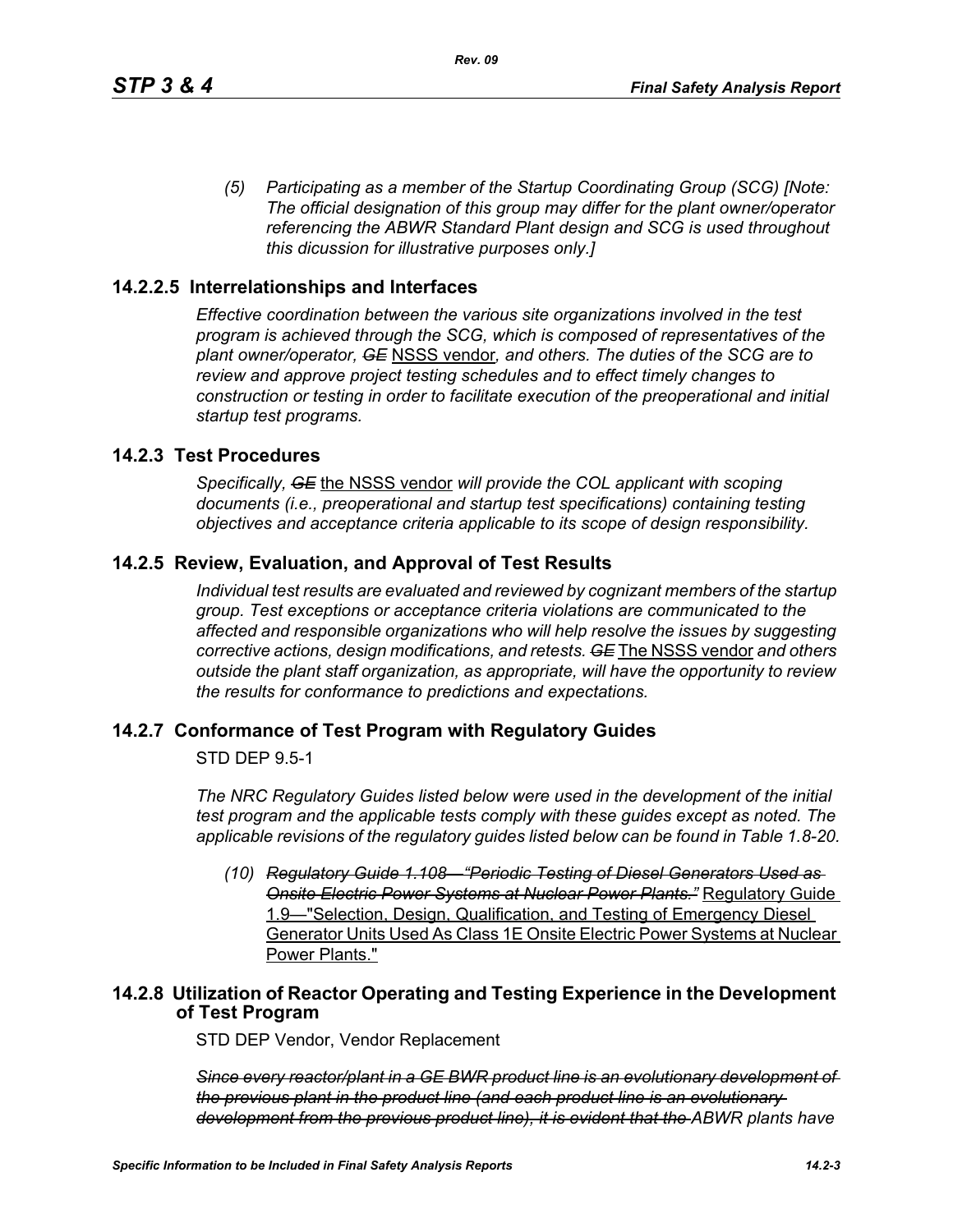*the benefits of experience acquired with the successful and safe startup of more than 30 previous BWR/1–6* and ABWR *plants. The operational experience and knowledge gained from these plants and other reactor types has been factored into the design and test specifications of GE* NSSS vendor*-supplied systems and equipment that will be demonstrated during the preoperational and startup test programs.*

## **14.2.11 Test Program Schedule**

The following supplement addresses the COL License Information Item contained within the text of this subsection.

The schedule, relative to the initial fuel load date, for conducting each major phase of the initial test program, including the timetable for generation, review and approval of procedures, testing and analysis of results will be provided to the NRC 6 months prior to commencement of the initial test program. (COM 14.2-1)

## **14.2.12 Individual Test Descriptions**

## **14.2.12.1 Preoperational Test Procedures**

STD DEP Vendor, Vendor Replacement

*Specific testing to be performed and the applicable acceptance criteria for each preoperational test will be documented in detailed test procedures to be made available to the NRC approximately 60 days prior to their intended use. Preoperational testing will be in accordance with the detailed system specifications and associated equipment specifications for equipment in those systems (provided as part of scoping documents to be supplied by GE* the NSSS vendor *and others as described in Subsection 14.2.3).*

## **14.2.12.1.3 Recirculation Flow Control System Preoperational Test**

STD DEP T1 3.4-1

*(2) Prerequisites*

*The construction tests have been successfully completed, and the SCG has reviewed the test procedure and approved the initiation of testing. The following systems* and functions *shall be available, as needed, to support the specified testing and the corresponding system configurations: Reactor Recirculation System, Feedwater Control System, Steam Bypass and Pressure Control System, Electric Power Distribution System/instrumentation and control power supply, Process Computer System* Plant Computer Functions, *Reactor Water Cleanup System, CRD System, RCIS, Neutron Monitoring System, Automatic Power Regulator System, Condensate and Feedwater System and Reactor Protection System.*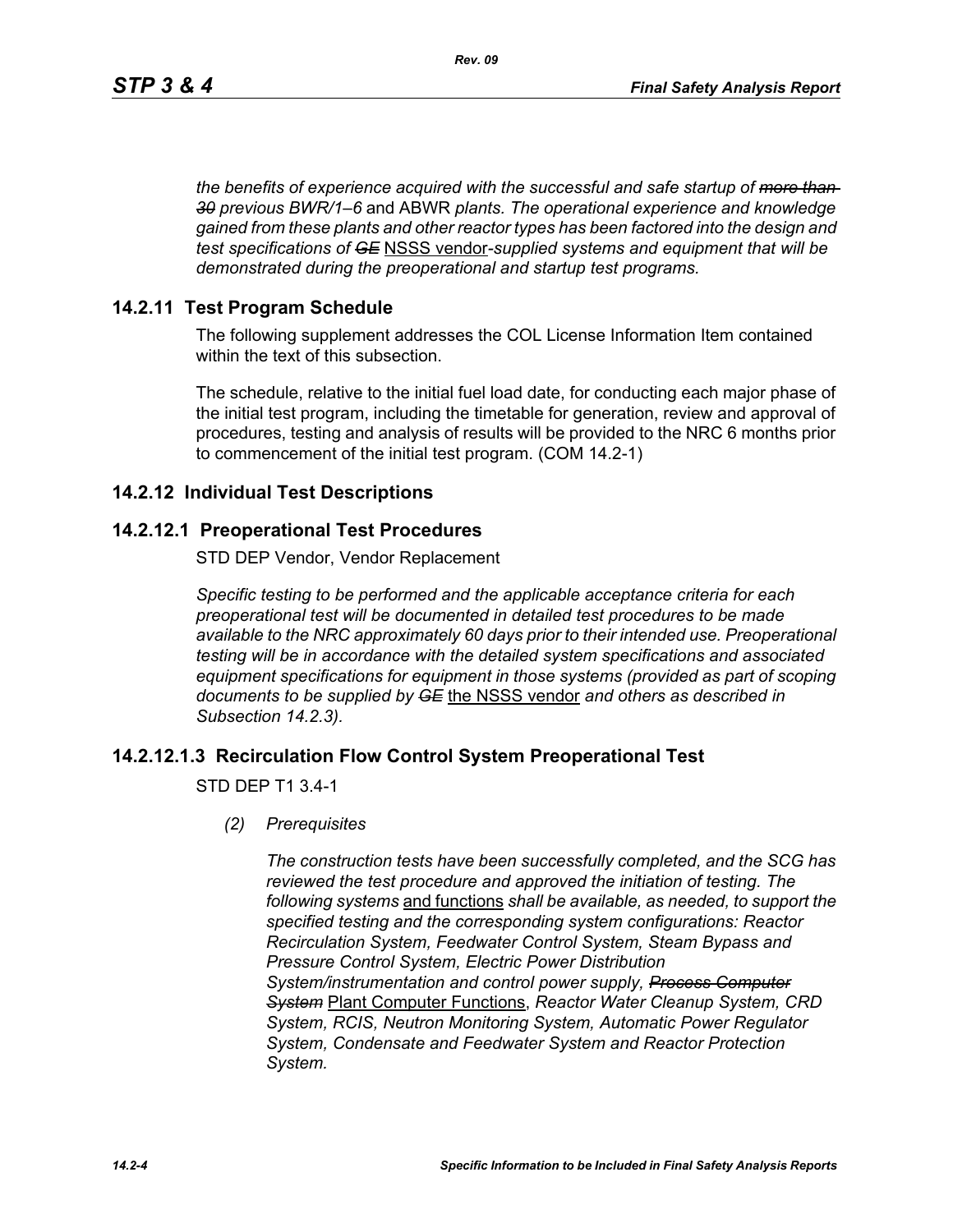## **14.2.12.1.4 Feedwater Control System Preoperational Test**

*(2) Prerequisites*

*Appropriate instrumentation and control power supply, Turbine Control System, Reactor Recirculation Flow Control System, Condensate and Feedwater System, Process Computer System* Plant Computer Functions*, Reactor Water Cleanup System, RCIC System,* and *Nuclear Boiler System and Multiplexing System shall be available and operational to support the performance of this test.*

## **14.2.12.1.8 Residual Heat Removal System Preoperational Test**

STD DEP T1 2.4-4

*(2) Prerequisites*

*Reactor Building Cooling Water System, Instrument Air System, Fuel Pool Cooling and Cleanup System, Leak Detection System, RCIC System, Suppression Pool Water System, Nuclear Boiler System, Process Computer System, Electric Power Distribution System, Process Computer System* Plant Computer Functions *and other required interfacing systems shall be available, as needed, to support the specified testing and the appropriate system configurations. Additionally, RHR pump suctionline shall be installed with a 50% plugged temporary strainer throughout the test.*

## **14.2.12.1.9 Reactor Core Isolation Cooling System Preoperational Test**

STD DEP T1 2.4-3

*(3) General Test Methods and Acceptance Criteria*

*The RCIC turbine shall be tested in accordance with the manufacturer's recommendations. Usually this involves the turbine first being tested while disconnected from and then while coupled to the pump.* 

- *(f) Satisfactory performance of the RCIC System during the following modes of operation. This test shall be performed using temporary steam supply, equipment, piping and instrumentation as necessary for the test:*
	- *(iv) Turbine quick start in response to the simulated automatic initiation signal with suction from the condensate storage pool and discharge via test return line to the condensate storage* suppression *pool. This test shall demonstrate proper system flow rate and time to rated flow and no malfunction in the system.*
- *(k) Proper operation of the barometric condenser condensate pump and vacuum pump.*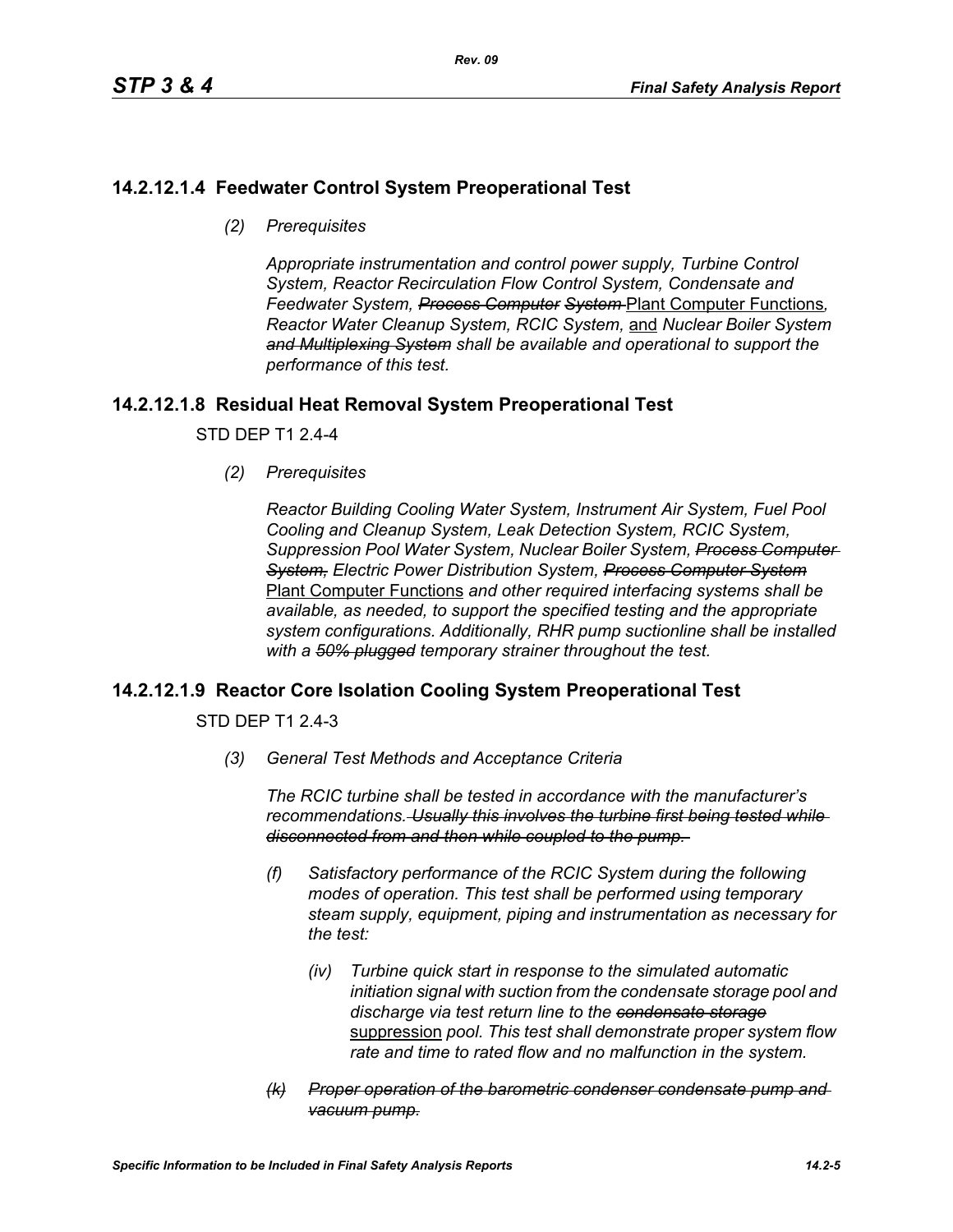## **14.2.12.1.10 High Pressure Core Flooder System Preoperational Test**

STD DEP T1 2.4-4

*(2) Prerequisites*

*The construction tests have been successfully completed, and the SCG has reviewed the test procedure and approved the initiation of testing. A temporary strainer shall be installed with 50% plugged in the pump suction throughout this test.*

## **14.2.12.1.11 Safety System Logic and Control Preoperational Test**

### STD DEP T1 3.4-1

*(2) Prerequisites*

*The process computer* Plant Computer Functions *shall be available for displaying and logging, as required, the SSLC supplied parameters and fault identification and bypass status signals. Additionally, a dedicated diagnostic instrument surveillance test controller (STC)* equipment *shall be available and used as an aid in performing SSLC functional logic testing, including trip, initiation, and interlock logic.*

*(3) General Test Methods and Acceptance Criteria*

*The SSLC integrates the automatic decision making and trip logic functions associated with the safety action of several of the plants' safety-related systems. Such systems include the RPS, HPCF, RHR, RCIC, LDIS, and ADS. The SSLC is not so much a system itself, but is instead an assembly of the above mentioned safety-related systems signal processors designed and grouped for optimum reliability, availability and operability. The SSLC, therefore, shall be adequately tested during the preoperational phase testing of the associated systems, including the integrated LOPP/LOCA test. Provided the construction testing and the associated system preoperational testing has been successfully completed, as it related to proper operation of the SSLC, no specific additional testing should be necessary.*

*Operability of the SSLC functional logic from sensor input to driven equipment actuation shall be demonstrated during a series of overlap testing. This test shall demonstrate that the SSLC operates correctly as specified in Subsection 7.1.2.1.6 and applicable SSLC design and testing specification through the following testing:*

- *(a) Reactor Protection System (RPS)/MSIV Tests*
	- *(i) Setpoint validation (RMU to DTM), using input simulation and automatic self-test feature*
	- *(ii) Trip logic test of TLU* TLF*, using input simulation and automatic self-test feature*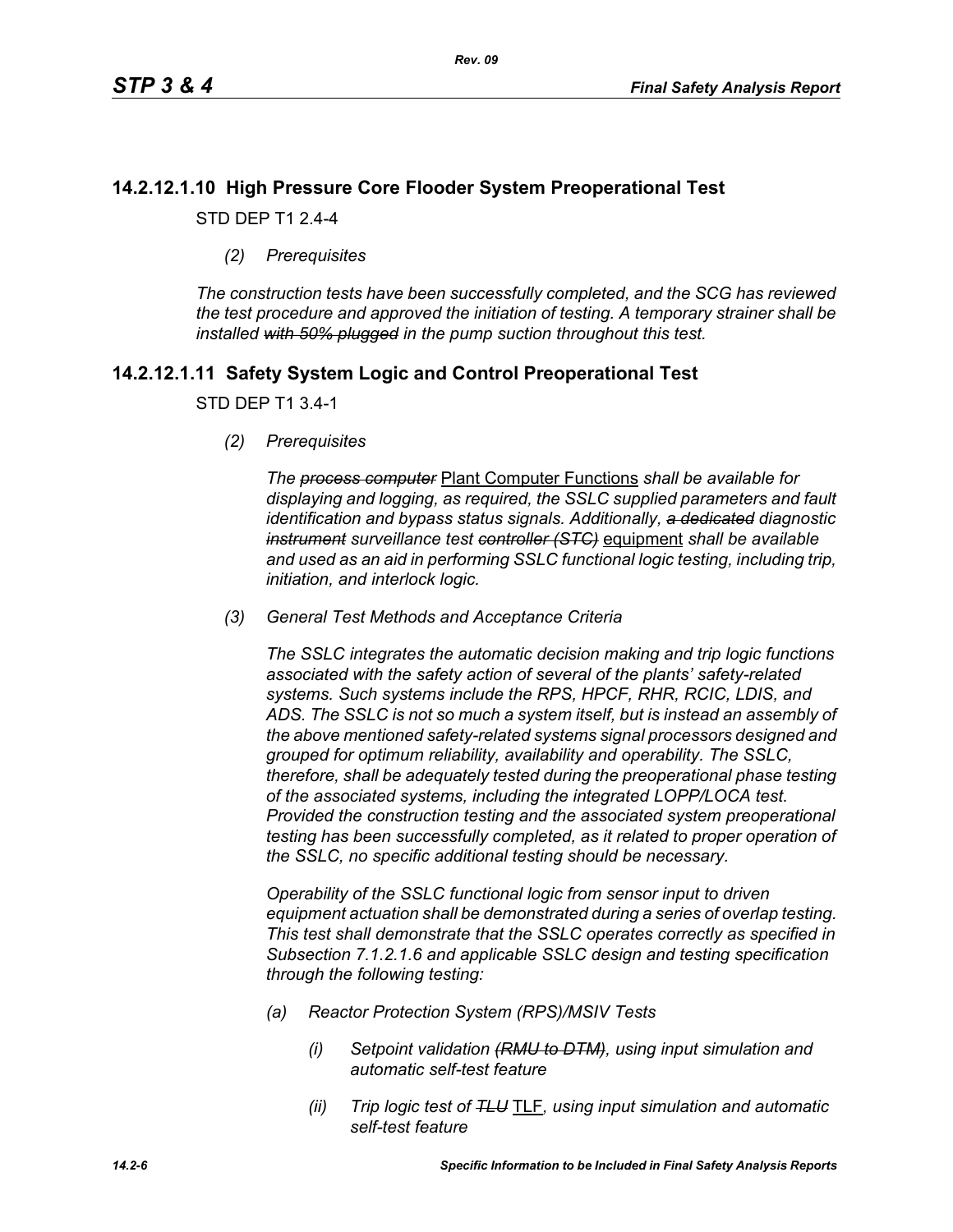- *(iii) Divisional RPS trip test, by manually actuating divisional trip test switch*
- *(iv) Manual Scram Test (RPS), by actuating manual scram switches*
- *(v) MSIV test close, by manually operating test close switches*
- *(vi) Divisional MSIV isolation test, by manually actuating divisional isolation test switches*
- *(b) Engineered Safety Features (ESF) Actuation System Tests*

*Rev. 09*

- *(i) Setpoint validation, using input simulation and automatic self-test feature*
- *(ii) Trip logic test of SLU* SLF*, using input simulation and automatic self-test feature*
- *(iii) Equipment operation, using input simulation or manual*
- *(c) Acceptability of the SSLC bypass functions, including division-ofsensor bypass and division-out-of-service bypass as specified by the appropriate SSLC system design specifications*
- *(d) Capability of the automatic self-test feature in verifying proper operation of the functional logic of each SSLC logic processor*
- *(e) Proper operation of fail-safe (de-energize-to-operate) design feature of SSLC upon loss of AC or DC power as described by the appropriate design specification*
- *(f) Correct functioning of the digital trip module (DTM)* function (DTF)*, trip logic unit (TLU)* function (TLF) *or safety system logic unit (SLU)* function (SLF) *in SSLC signal processing as described by the appropriate design-specification.*
- *(g) Proper annunciator action for trip of any channel, including annunciation display and reset functions.*

## **14.2.12.1.12** *Multiplexing System* **Data Communication Function Preoperational Test**

### STD DEP T1 3.4-1

*(1) Purpose*

*To verify proper functioning of the plant multiplexing system* data communications*, including both essential and nonessential (EMS and NEMS) subsystems* functions*.*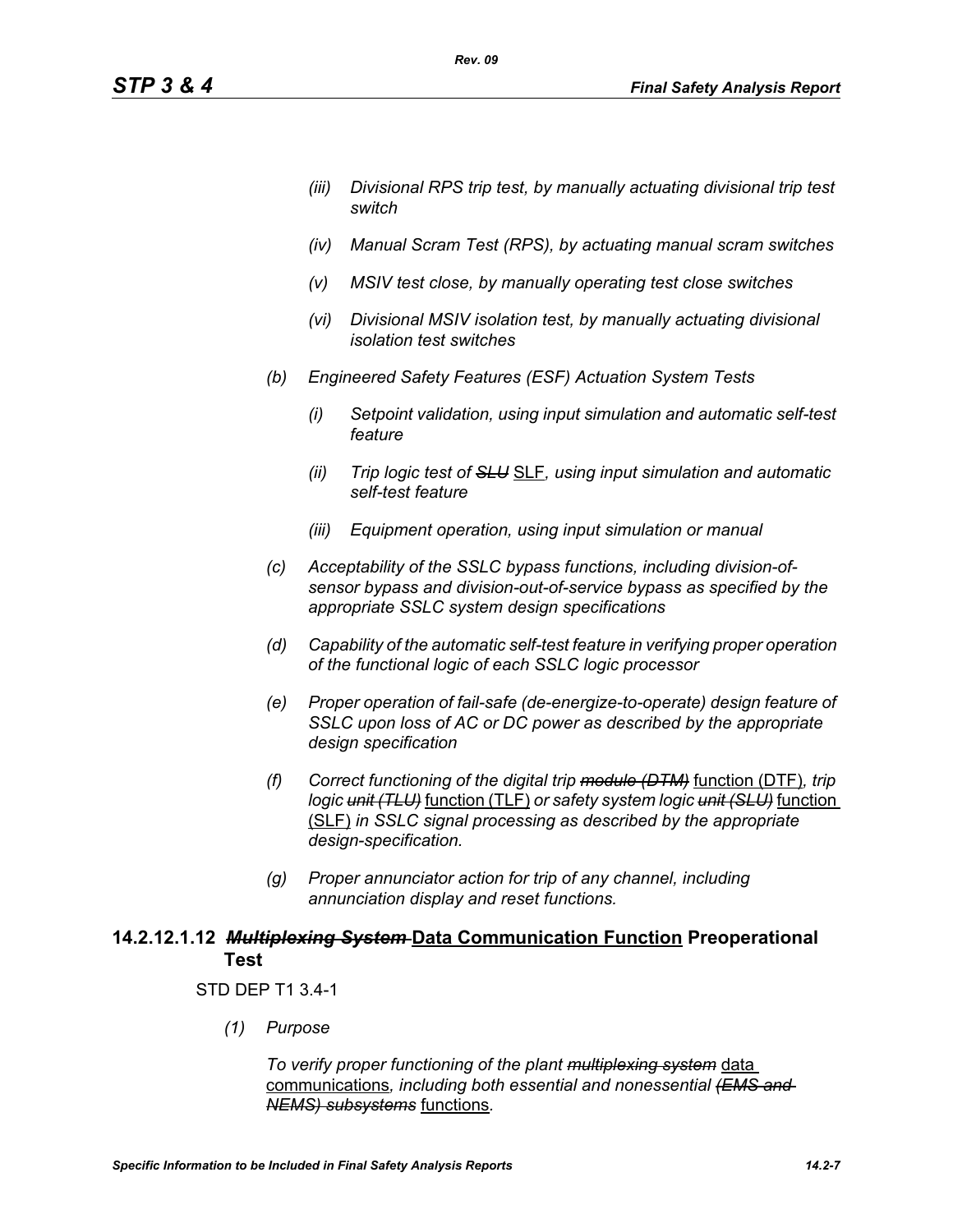### *(2) Prerequisites*

*The construction test have been successfully completed, and the SCG has reviewed the test procedure and approved the initiation of testing. The power supply, logic units (SSLC), and other component*s *(MCU, RMU, CMU) associated with the essential and non-essential multiplexing systems* data communications function *shall be operable. The interfacing systems' actuators, alarms, and displays which receive the processed control signals from the essential and non-essential multiplexing systems shall be operational. The data acquisition and communication software required to support the essential and non-essential multiplexing system* data communication *functions shall be available.*

### *(3) General Test Method and Acceptance Criteria*

*Since this system* function provides the *is the primary communication interface between the various plant systems, it shall be adequately tested during the preoperational phase testing performed on those interconnected systems. The integrated hardware/software testing shall check the system functional performance and interface requirements as specified in the nonessential multiplexing system (NEMS) and essential multiplexing system (EMS) design specifications. The verification and validation (V&V) tests are performed to check the input signal coming from appropriately assigned input point and the output signal to the appropriately assigned signal points. This testing shall also check* test *the function of the redundant multiplexing system and the fail-safe function of both systems.* redundant data communication functions and their fail-safe function. *The capability of both warm and cold starts upon power interruption and automatic self-test function of the systems shall also be demonstrated to meet the design requirements. Additionally, after the above verification, the validated essential multiplexing system shall be checked for final validation during integrated EMS/SSLC testing as part of the SSLC preoperational test (Subsection 14.2.12.1.11). Testing shall include confirmation of every multiplexed sensor signal for accuracy, and functional requirements of control, interlock or display as specified in the documents of the system*s *integrated within the SSLC* or PICS*.*

## **14.2.12.1.13 Leak Detection and Isolation System Preoperational Test**

STD DEP T1 2.14-1

- *(2) Prerequisites*
	- *(k) Other auxiliary systems (e.g., PRM, RD, RCW, HNCW, HVAC, ACS, FCS, SPCU, etc.) associated with the LDS functions*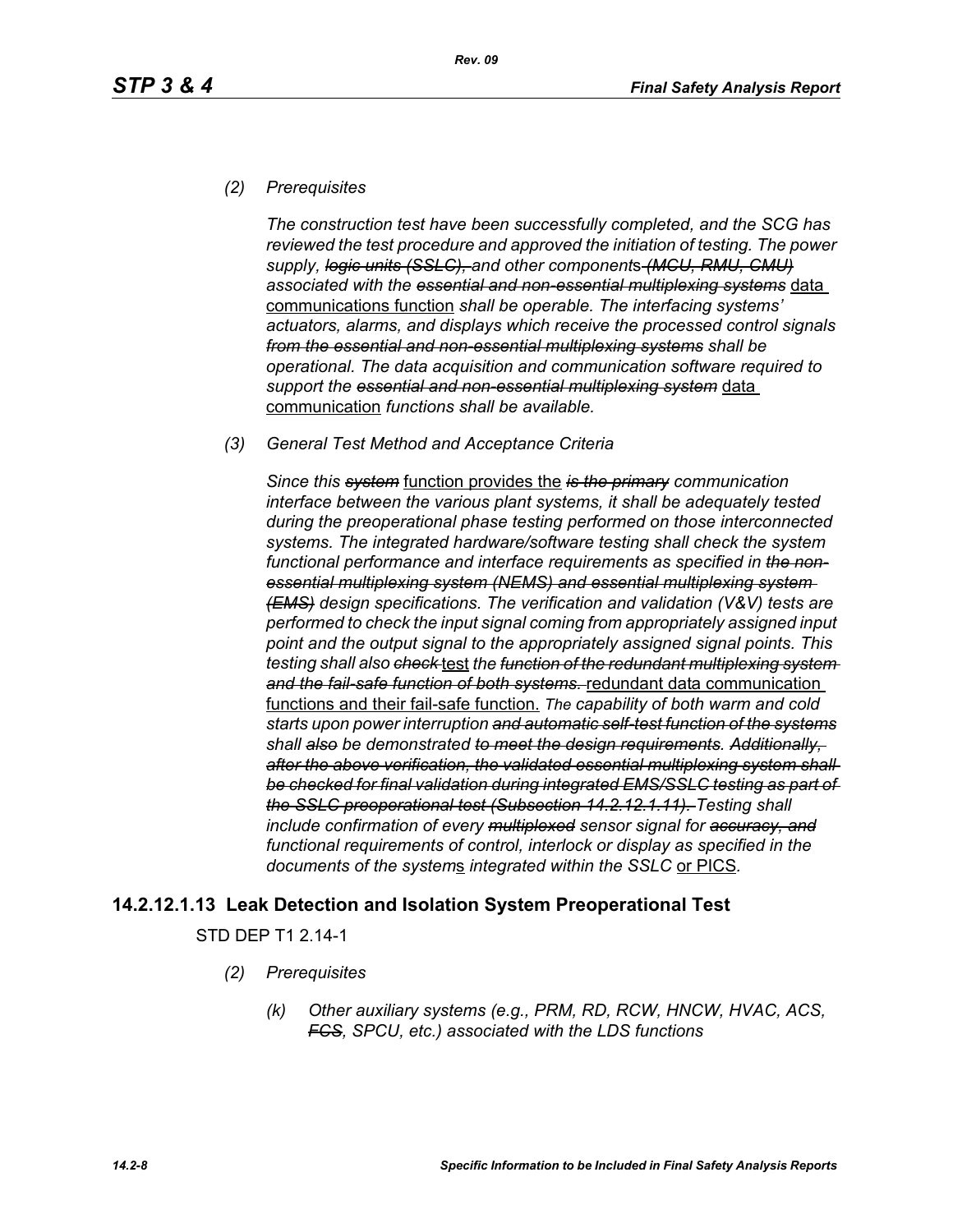## **14.2.12.1.14 Reactor Protection System Preoperational Test**

STD DEP T1 3.4-1

*(2) Prerequisites*

*Additionally, appropriate simulated RPS multiplexed input signals shall be provided for each of the four RPS divisions.*

# **14.2.12.1.16** *Process Computer* **Plant Computer Functions Preoperational Test**

STD DEP T1 3.4-1

*(1) Purpose*

*To verify the proper operation of the Process Computer System (PCS)* Plant Computer Functions (PCFs)*, including the Performance Monitoring and Control System (PMCS) and the Power Generation Control System (PGCS) and their related functions.*

*(3) General Test Methods and Acceptance Criteria*

*Proper performance of system hardware and software will be verified by a series of individual and integral tests. These tests shall demonstrate that the PCS* PCFs*, including PMCS and PGCS, operates properly as specified in Subsection 7.7.1.5 and applicable PCS*PCF *design specifications through the following testing:*

*(d) Proper data transmission and interface with other plant equipment such as the multiplexing system, neutron monitoring system, ATLM, site host computer and emergency operation facility.*

## **14.2.12.1.17 Automatic Power Regulator Preoperational Test**

STD DEP T1 3.4-1

*(2) Prerequisites*

*The Process Computer System*Plant Computer Functions (PCFs)*, RCIS, RFC System, Turbine Control System, SB&PC System, and other required system interfaces shall be available to support the specified system testing.*

## **14.2.12.1.18 Remote Shutdown System Preoperational Test**

STD DFP T1 2 14-1

STD DEP 8.3-1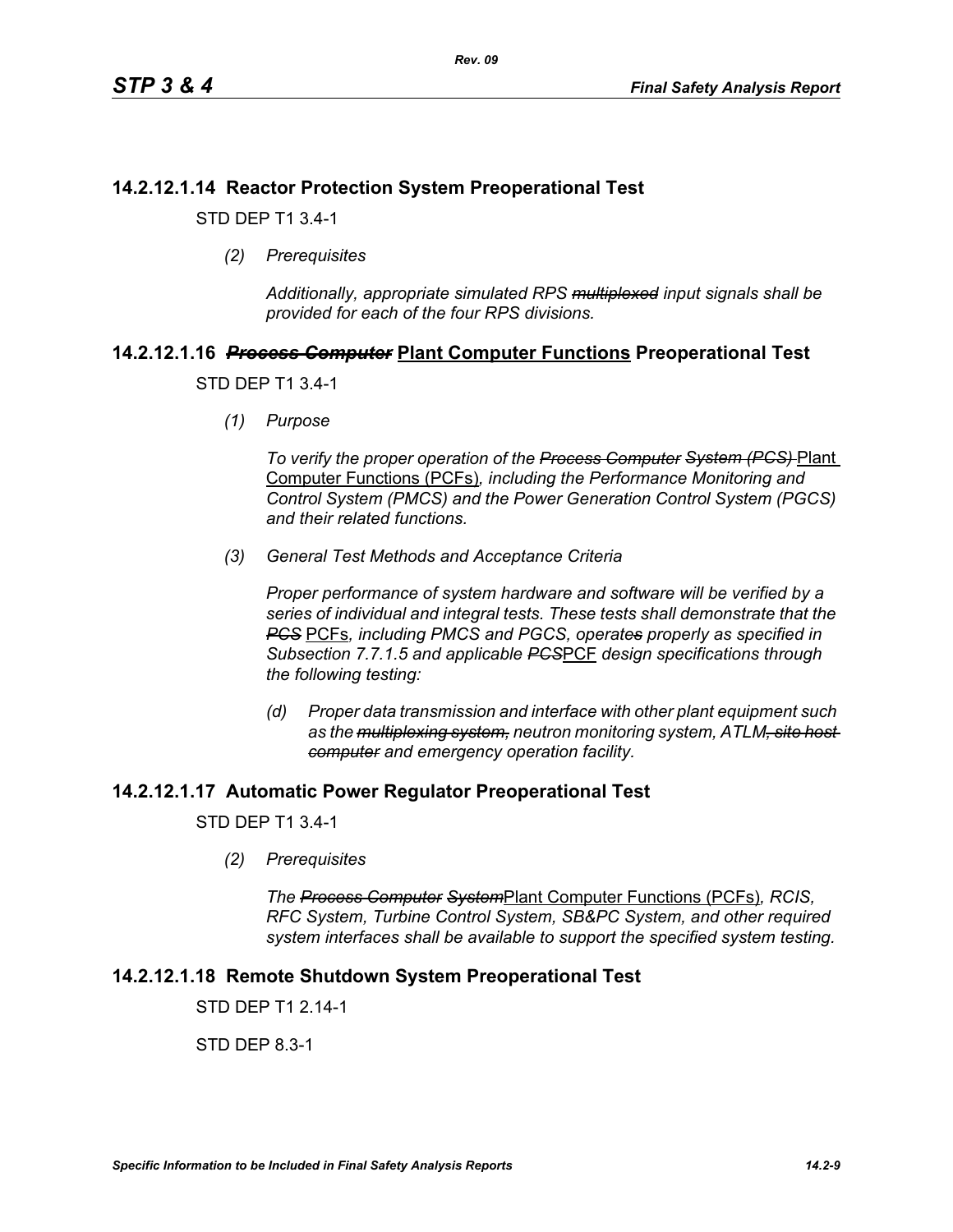### *(2) Prerequisites*

*The construction tests have been successfully completed, and the SCG has reviewed the test procedure and approved the initiation of testing. Communication shall be established between the RSS panel, main control room, and each system associated with the RSS. Additionally, the 480 VAC and 6.9* 4.16 *kVAC electrical power system shall be in operation and available and 125 VAC/125 VDC control power shall be supplied to the remote shutdown panel. The applicable portions of the RHR, HPCF, RCW, RSW, NBS, ACS, FCS and MUWC shall be available, as needed, to support the specified testing.*

### **14.2.12.1.45.4 Electrical Power Distribution System Preoperational Test**

STD DEP 8.3-1

### STD DEP Admin

*(2)* Prerequisites

*The construction tests for the individual component associated with the EPDS have been successfully completed, and the* Startup Coordination Group *(SCG) has reviewed the test procedure and approved the initiation of testing. All the necessary permanently installed and test instrumentation shall have been properly calibrated and operational. Appropriate electrical power sources shall be available for remote control, parameter information and annunciators associated with the electrical power distribution system. Adequate ventilation to both switchgear and battery rooms shall be available and operational. The portion of Fire Protection System covering the EPDS areas shall be available for use. Additionally, the plant EPDS (27 kV, 6.9 kV,* 13.8 kV, 4.16kV, *480V, and 120 VAC, and 125 VDC power) shall be installed prior to this test.*

## **14.2.12.1.50 Fuel-Handling and Reactor Component Servicing Equipment Preoperational Test**

### STD DEP 9.1-1

*(3) General Test Methods and Acceptance Criteria*

*Fuel-handling and reactor component servicing equipment testing described herein includes that of the reactor building crane, refueling* machine *bridge, auxiliary platform, and the associated hoists and grapples, as well as other lifting and rigging devices.* 

*Performance shall be observed and recorded during a series of individual component and integrated system tests. These tests shall demonstrate that the system operates properly as described in Subsection 9.1.4 during following testing:*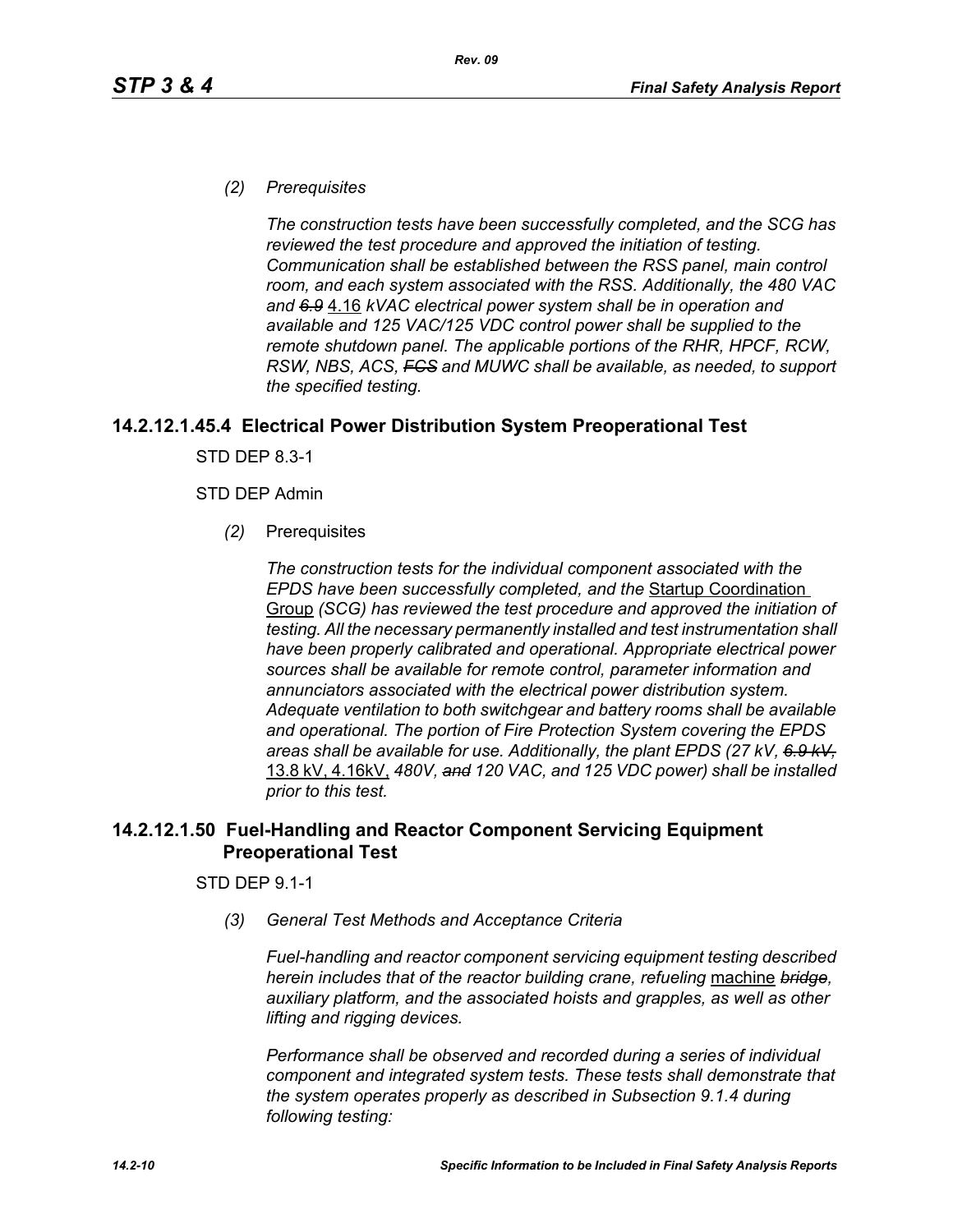*(d) Proper assembly and operation of reactor vessel servicing equipment, including reactor vessel servicing tools, main steamline plugs, shroud head stud wrench, head holding pedestal, RPV head tensioning and detensioning, dryer/separator strongback, and* RPV *head strongback carousel* and stud tensioning system*.*

*Rev. 09*

- *(f) Dynamic and static load testing of all cranes, hoists, and associated lifting and rigging equipment, including static load testing at 125% of*  rated load and full operational testing at 100% of rated load. Heavy load strongbacks will be tested to ANSI 14.6 requirements.
- *(h) Proper installation and operation of fuel servicing equipment, such as fuel preparation machine, new fuel inspection stand, channel bolt wrenches and handling tools,* and *general-purpose grapples and fuel pool vacuum sipper.*
- *(i) Correct installation and operation of under-reactor vessel servicing equipment, including FMCRD servicing tools and handling equipment, incore flange seal test plug* sealing equipment*, and RIP handling equipment.*

## **14.2.12.1.51 Expansion, Vibration and Dynamic Effects Preoperational Test**

### STD DEP T1 2.14-1

- *(2) Prerequisite*
	- *(b) The BOP scope of piping systems are as follows:*

### *(xiii) FCS hydrogen recombiner piping* Not Used

### **14.2.12.1.52 Reactor Vessel Flow-Induced Vibration Preoperational Test**

The following supplement augments that provided by this subsection.

STP 3 is designated as the prototype ABWR plant in accordance with the guidance in Regulatory Guide 1.20, Revision 3. STP 4 is considered a Category I, non-prototype plant.

For STP 3, the report provided in Reference 3.9-13 summarizes the analytical portion of the program in terms of maximum vibrational response levels of overall structures and components and the measurement and inspection plans.

For STP 4, Reference 3.9-14 summarizes the analytical models and validation and predictive analysis results for the reactor internals, and includes the inspection plan.

## **14.2.12.1.55 Reactor Water Chemistry Control Systems Preoperational Test**

STD DEP T1 2.14-1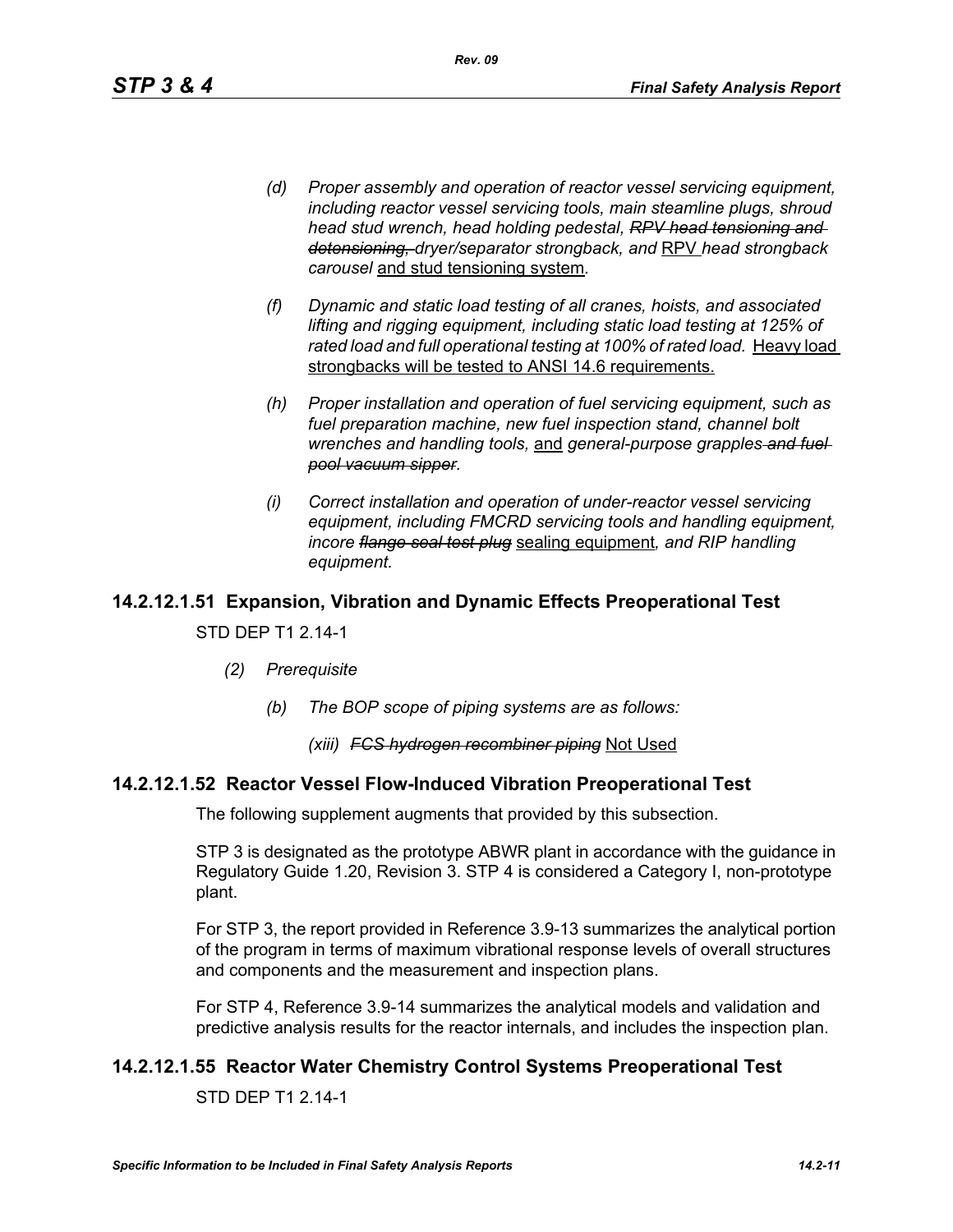*(2) Prerequisites*

*The construction tests have been successfully completed, and the SCG has reviewed the test procedure(s) and approved the initiation of testing. The FCS, Offgas System, appropriate electrical power, and other required interfacing systems shall be available, as needed, to support the specified testing.*

The following supplement augments that provided by this subsection.

Testing for systems that will not be placed in service during the initial operating cycle may be deferred.

### **14.2.12.1.64 Main Turbine Control System Preoperational Test**

STP DEP 10.2-1

*(1) Purpose*

*To verify proper operation of the TCS, which operates the turbine stop valves, control valves, combined intermediate valves (CIV)* intercept valves (IVs), and intermediate stop valves (ISVs) *through their associated actuators and hydraulic control.*

- *(3) General Test Methods and Acceptance Criteria*
	- *(a) Proper functioning of instrumentation and system controls, including operating and trip devices for main stop and control valves and combined intermediate valves (CIV)*, intercept valves (IVs), and intermediate stop valves (ISVs)
	- *(c) Correct operation of main stop and control valves and combined intermediate valves*, IVs, and ISVs *in response to simulated signals related to turbine speed, load, and reactor pressure as specified in Subsection 10.2.2*
	- *(e) Proper operation of main stop and control valves and CIVs*, IVs, and ISVs *upon loss of control system electrical power or hydraulic system pressure*
	- *(f) Capability of manual operation of main stop and control valves and CIVs*, IVs, and ISVs, *including verification of position indications and stroke rate adjustments*

#### **14.2.12.1.70 Main Turbine and Auxiliaries Preoperational Test**

STP DEP 10.2-1

STP DEP 10.2-3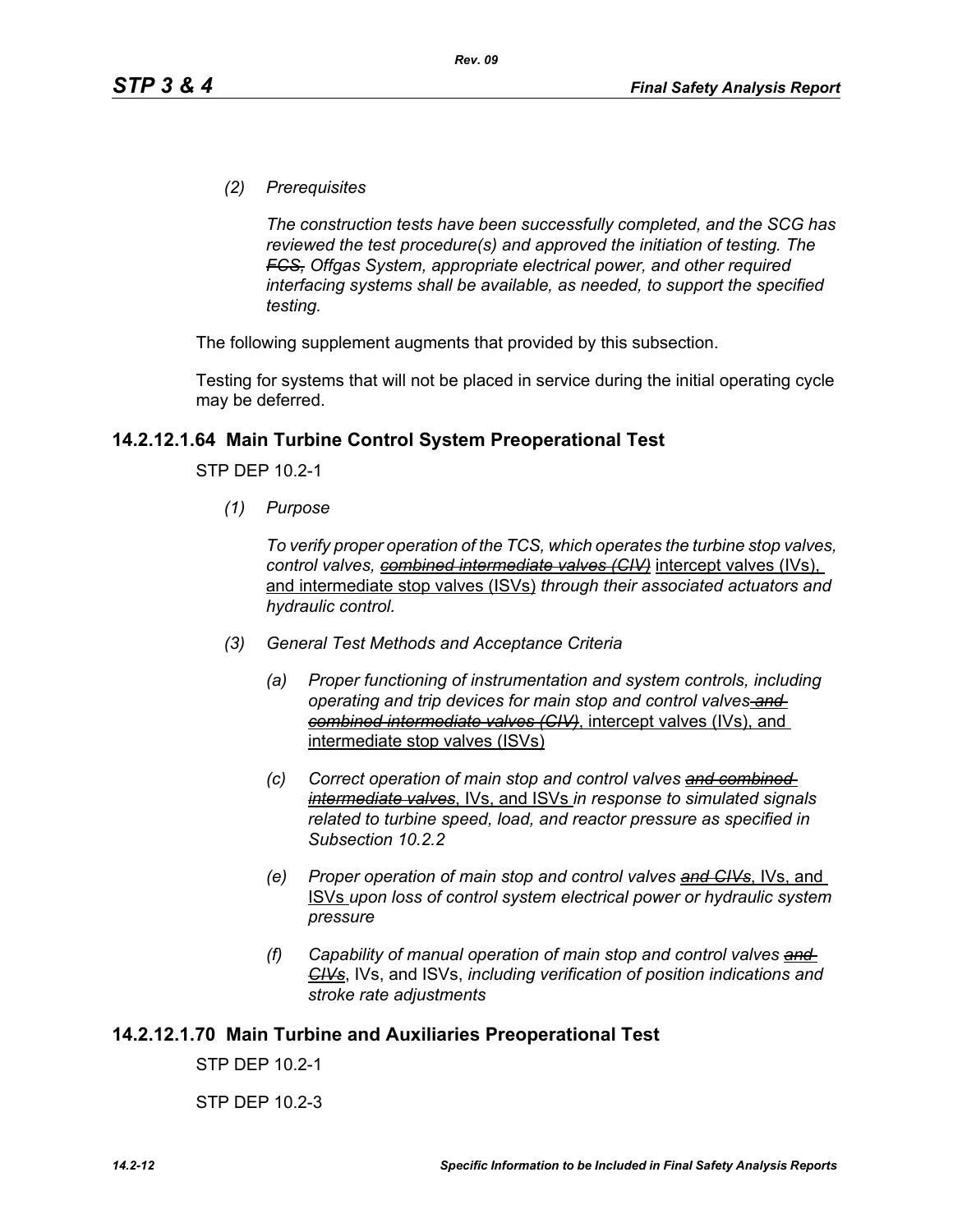### STD DEP Admin

*(2) Prerequisites*

*To the extent practicable, a temporary steam supply shall be available to apply to the main turbine and reactor feed pump seals.*

- *(3) General Test Methods and Acceptance Criteria*
	- *(g) Proper performance capability of the Emergency Trip System (ETS) in shutting down the turbine and closing the main stop and control valves and CIVs, IVs, and ISVs. This test shall also verify the instrumentation associated with the ETS for correct functions and setpoints.*
	- *(h) Proper operation of the turbine overspeed protection system to provide mechanical overspeed trip and electrical backup overspeed trip* primary overspeed trip and emergency overspeed trip functions *as specified by Subsection 10.2.2.4 and the manufacturer's technical instruction manual. This test can be performed in the startup test stage in conjunction with the major transient testing.*

### **14.2.12.1.72** *Flammability Control System Preoperational Test* **Not Used**

STD DEP T1 2.14-1

*(1) Purpose*

*To verify the ability of the Flammability Control System (FCS) to recombine hydrogen and oxygen and therefore maintain the specified inert atmosphere in the primary containment during long term post accident conditions.*

*(2) Prerequisites*

*The construction tests, including the pressure proof test, have been successfully completed, and the SCG has reviewed the test procedure and approved the initiation of testing. All system instrumentation shall be in accordance with the FCS instrument data sheets and calibrated per instrument supplier's instructions. All services, including water, electricity and communications, shall be available and performing at their rated design levels (flow, voltage, pressure, etc.). The wetwell and drywell airspace regions of the primary containment shall be intact, and all other required interfaces shall be available, as needed, to support the specified testing.*

*(3) General Test Methods and Acceptance Criteria*

*Performance shall be observed and recorded during a series of individual omponent and integrated system tests. This test shall demonstrate that the FCS operates properly as specified in Subsection 6.2.5 and applicable FCS design specifications through the following testing:*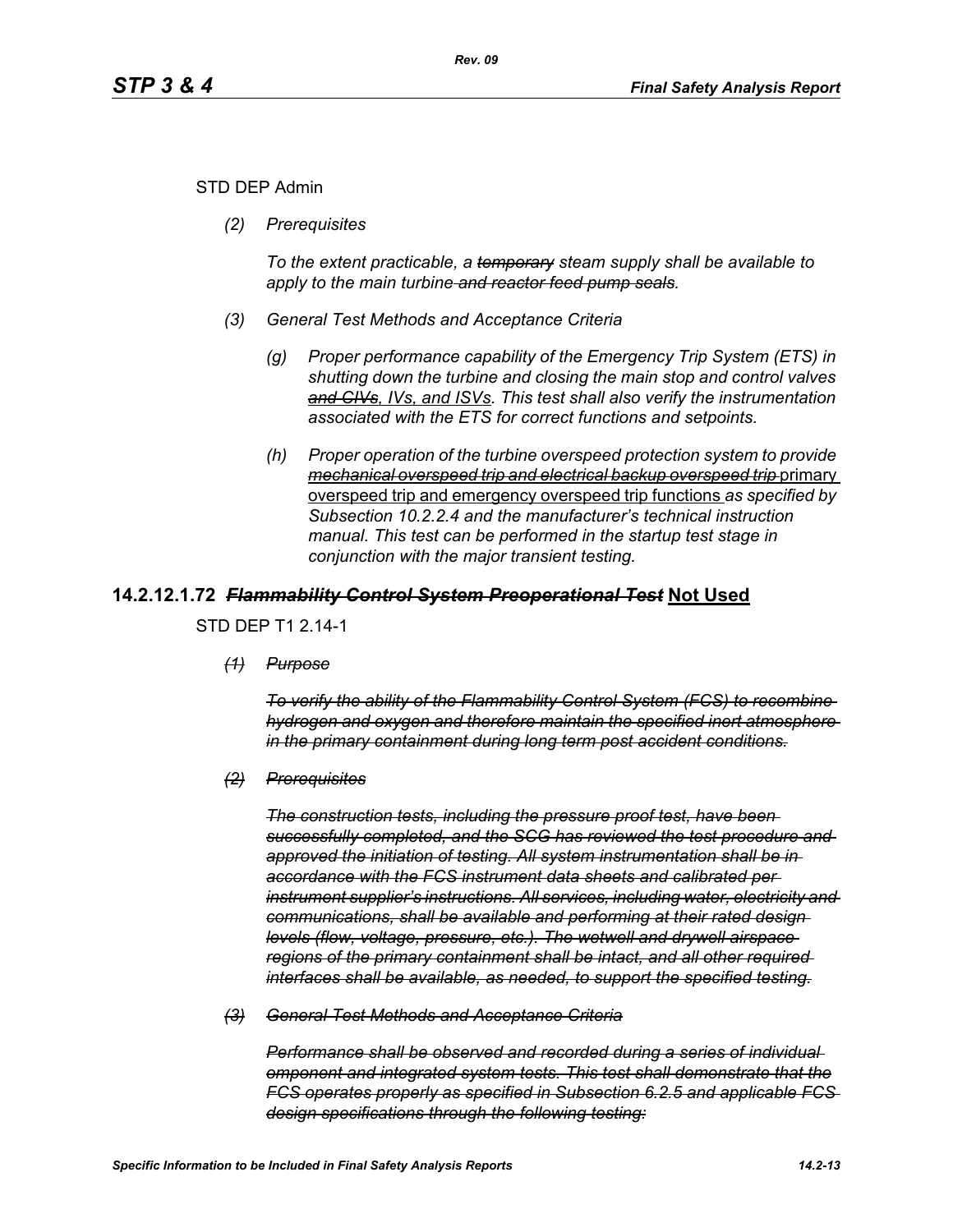- *(a) Proper operation of instrumentation and system controls in all combinations of logic*
- *(b) Verification of various component alarms including alarm actuation and reset, alarm set value, alarm indication and operating logic*
- *(c) Proper operation of all motor-operated and air-operated valves, including stroking using valve opening/closing switches at the control room, verification of indicator lamp, timing and isolation function, if applicable*
- *(d) Proper system operating conditions (i.e., the system shall be operated normally without any abnormalities, vibration, or leakage in components, valves, and piping within the FCS) for the following test cases while the FCS is in accident operating mode and regular testing mode of operation as defined in the design specification:*
	- *(i) Triple heater test for inside heater box temperature during steadystate operation*
	- *(ii) Blower running test for blower flow rate, flow control valve position and each line's gas flow rate*
	- *(iii) Reaction chamber heatup test for blower flow rate, flow control valve position, each line's gas flow rate and the time for heating up the reactor chamber*
- *(e) Proper operation of interlocks including operation of all components subject to interlocking, interlocking set value and operating logic*
- *(f) Proper operation of permissive, prohibit, and bypass functions*
- *(g) Proper system operation while powered from primary and alternate sources, including transfers, and in degraded modes for which the system is expected to remain operational*

### **14.2.12.1.75 Liquid and Solid Radwaste Systems Preoperational Tests**

STD DEP 11.2-1

STD DEP 11.4-1

#### STD DEP Admin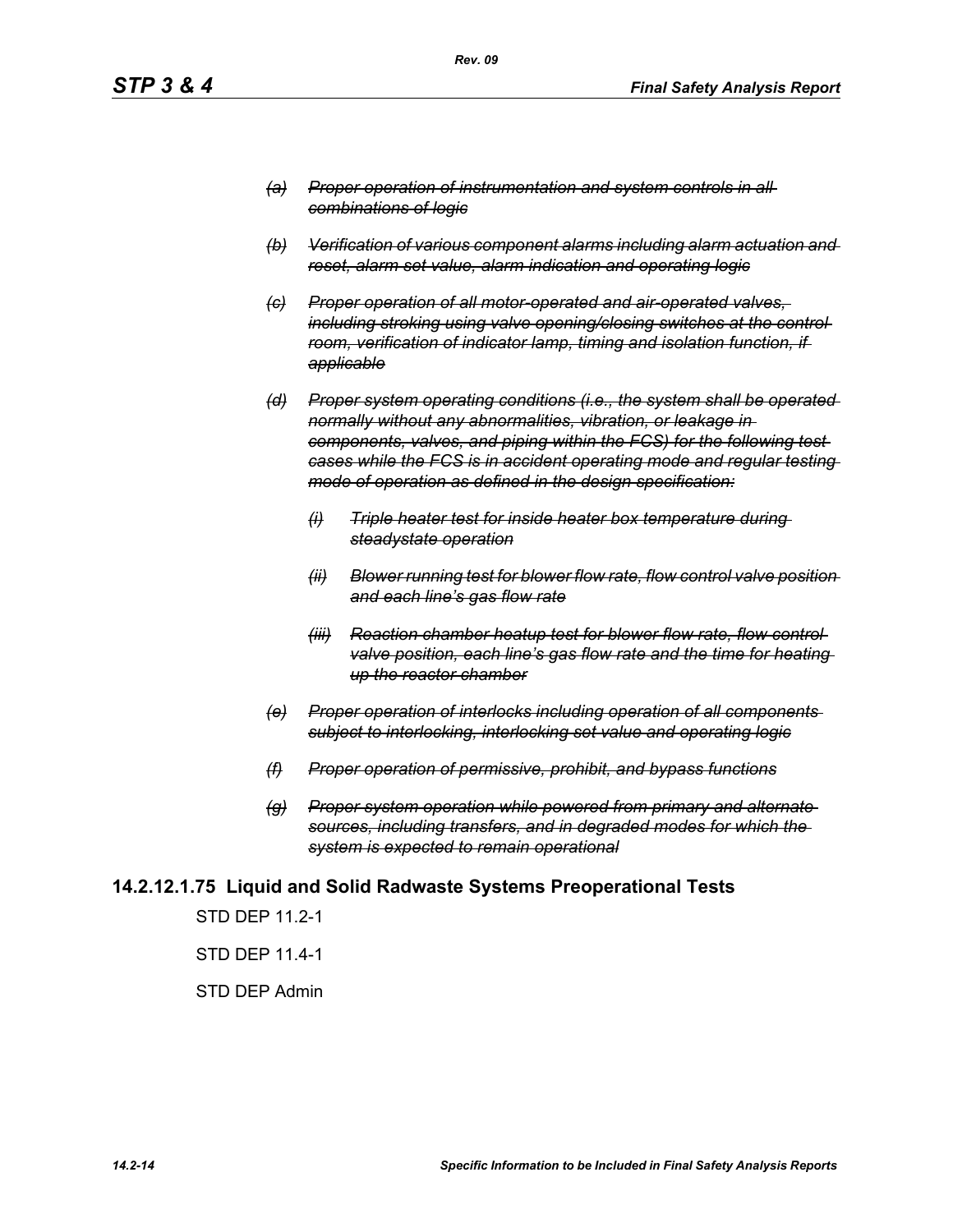*(3) General Test Methods and Acceptance Criteria*

*Rev. 09*

- *(b) Proper operation of equipment protective features and automatic isolation functions, including those for ventilation systems and liquid effluent pathways* (as applicable)*.*
- *(g) Acceptable functions of the thin film dryer, pelletizer, pellet filling machine, mixing tank, drum conveyor and incinerator during integrated solid radwaste system operation in solidifying, packaging, compacting, and incinerating processes, as specified by Subsection 11.4.*
- *(h) Proper operation of filter and demineralizer regeneration cycles of the liquid radwaste system and their associated support facilities.*
- *(j) Capability of the solid radwaste system to receive, process and transfer waste between designated locations using simulated waste variation in accordance with the Process Control Program (PCP).*
- *(k) Proper operation of the automatic isolation function of radwaste system containment isolation valves upon receipt of a simulated containment isolation initiation signal.*

### **14.2.12.1.77 Ultimate Heat Sink Preoperational Test**

The conceptual design information in this subsection of the reference ABWR DCD is replaced with the following site-specific supplemental information.

*(2) Prerequisites*

*The construction tests have been successfully completed, and the SCG has reviewed the test procedure and approved the initiation of testing. All instrumentation and devices associated with the UHS has been properly calibrated. The HVAC System within spray pond* the RSW *pump* house *structure is operational and available. The Reactor Service Water System is operational and available for all anticipated modes of RSW System operation. Sufficient quantity of water are* is *available in the spray pond* UHS basin *for use. All of the required interfacing systems shall be available, as needed, to support the specified testing.*

- *(3) General Test Methods and Acceptance Criteria*
	- *(b) Proper operating conditions and performance capability of the UHS*  cooling tower *spray networks during all anticipated modes of the RSW System operations as specified in Subsection 9.2.5.4.1.*
	- *(d) Proper operation of the makeup water valve to maintain proper water level in the UHS spray pond* basin *through makeup line and maintain water quality in conjunction with the blowdown operation as specified in Subsection 9.2.5.3.4.*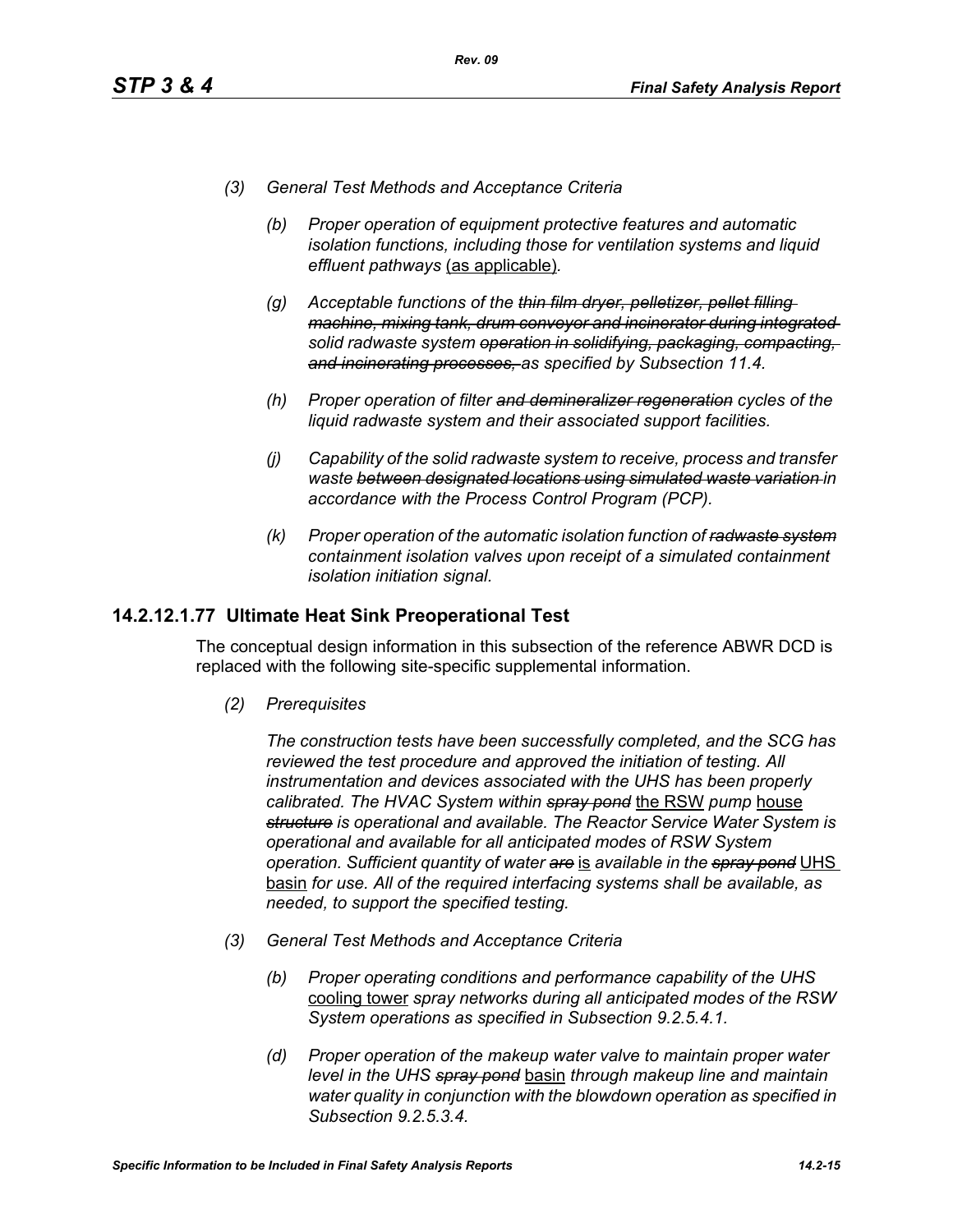*(e) Proper operation of blowdown from the UHS spray pond* basin *to remove excess water and maintain water quality control through the blowdown line as specified in Subsection 9.2.5.3.4.* 

## **14.2.12.2.5 Control Rod Drive System Performance**

STD DEP 4.6-1

*(2) Prerequisites*

*The preoperational tests have been completed and plant management has reviewed the test procedures and approved the initiation of testing. For each scheduled testing iteration, the plant shall be in the appropriate operational configuration with the specified prerequisite testing complete. The applicable instrumentation shall be checked or calibrated, as appropriate. Additionally,*  a special test fixture contains a small pump associated hydraulic controls and *shall be available for performing drive line friction testing.*

STD DEP 14.2-1

*(3) Description*

*In addition, the drive-line friction will be measured in terms of the pressure under hollow piston for each CRD at cold conditions (if not previously done during preoperational test phase) and again verified on four selected CRDs at rated temperature and pressure conditions during initial heatup of the startup test program.*

### **14.2.12.2.6 Neutron Monitoring System Performance**

STD DEP Vendor, Vendor Replacement

*(4) Criteria*

#### *Level 2*

*Each LRPM reading shall agree with its calibrated value within the accuracy specified by the GE Startup Test Specifications.*

*The total ATIP uncertainty (including random noise and geometry uncertainty components) shall be less than the limits specified by the GE Startup Test Specifications.*

### **14.2.12.2.7** *Process Computer* **Plant Computer Functions Operation**

STD DEP T1 3.4-1

STD DEP Vendor, Vendor Replacement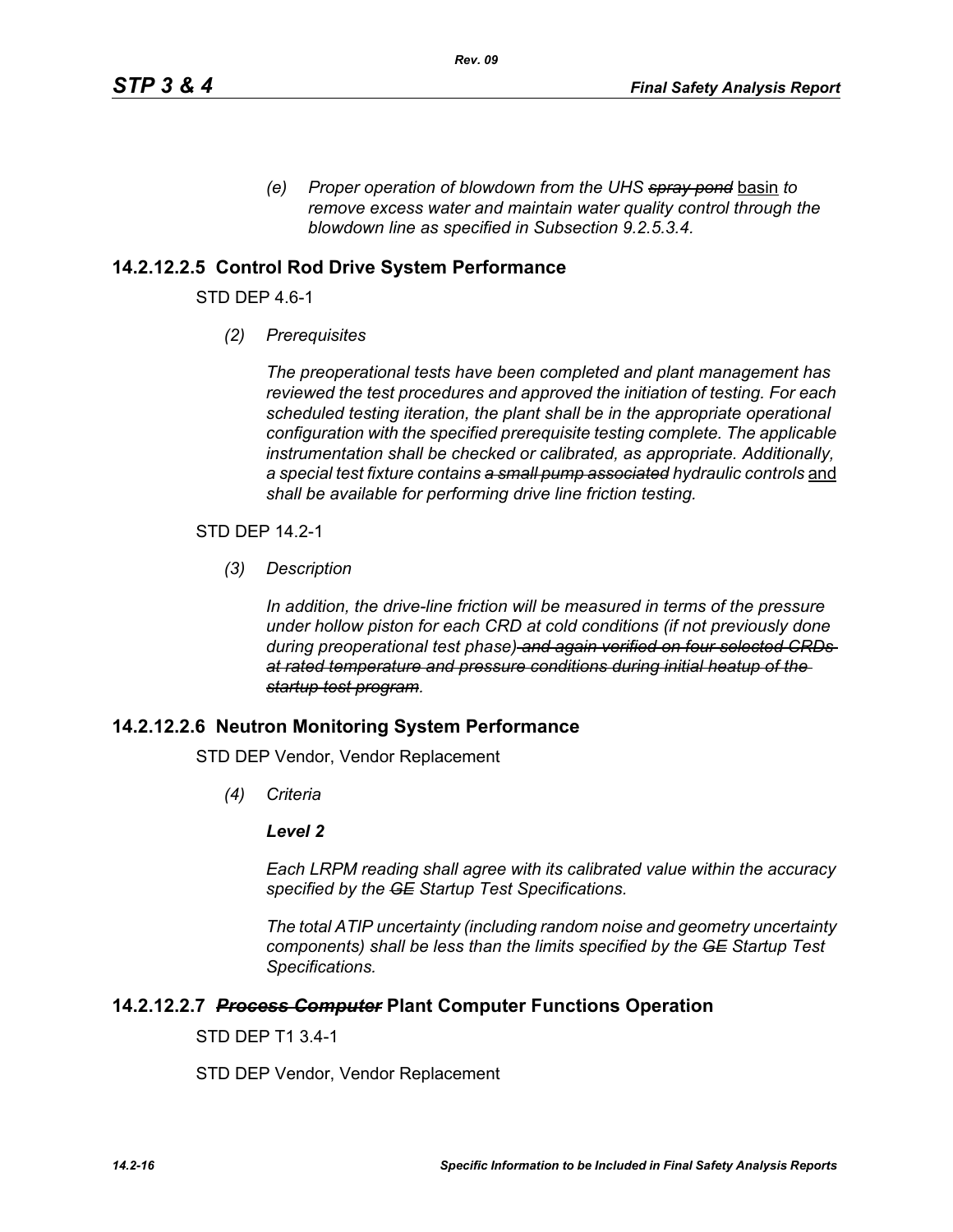*(1) Purpose*

*To verify the ability of the Process Computer System (PCS)* Plant Computer Functions (PCFs) *to collect, process, and display plant data, execute plant performance calculations, and interface with various plant control systems during actual plant operating conditions.*

*(3) Description*

*During plant heatup and the ascension to rated power, the various process variables that are monitored by the PCS*PCFs *and required by the reactor core performance and plant performance calculations begin to enter their respective ranges for normal plant operation. During this time, it will be verified that the PCS*PCFs *correctly receives, validates, processes, and displays the applicable plant information. Recording and playback features will also be tested. Data manipulation and plant performance calculations using actual plant inputs will be verified for accuracy, using independent calculations for comparison. Also, the ability of the PCS*PCFs *to interface correctly with other plant control systems during operation will be demonstrated.*

*(4) Criteria*

### *Level 2*

*The reactor core performance calculation programs that calculate the core performance parameters (MCPR, MAPLHGR, and MLHGR) and LPRM gain adjustment factors shall produce results that agree with an independent method of calculation within the accuracy specified by the GE Startup Test Specifications.*

## **14.2.12.2.8 Core Performance**

STD DEP Vendor, Vendor Replacement

*(4) Criteria*

### *Level 1*

*For any non-GE fuel only, the Maximum Linear Heat Generation Rate (MLHGR) shall not exceed the limits specified by the plant Technical Specifications.*

## **14.2.12.2.9 Nuclear Boiler Process Monitoring**

*(4) Criteria*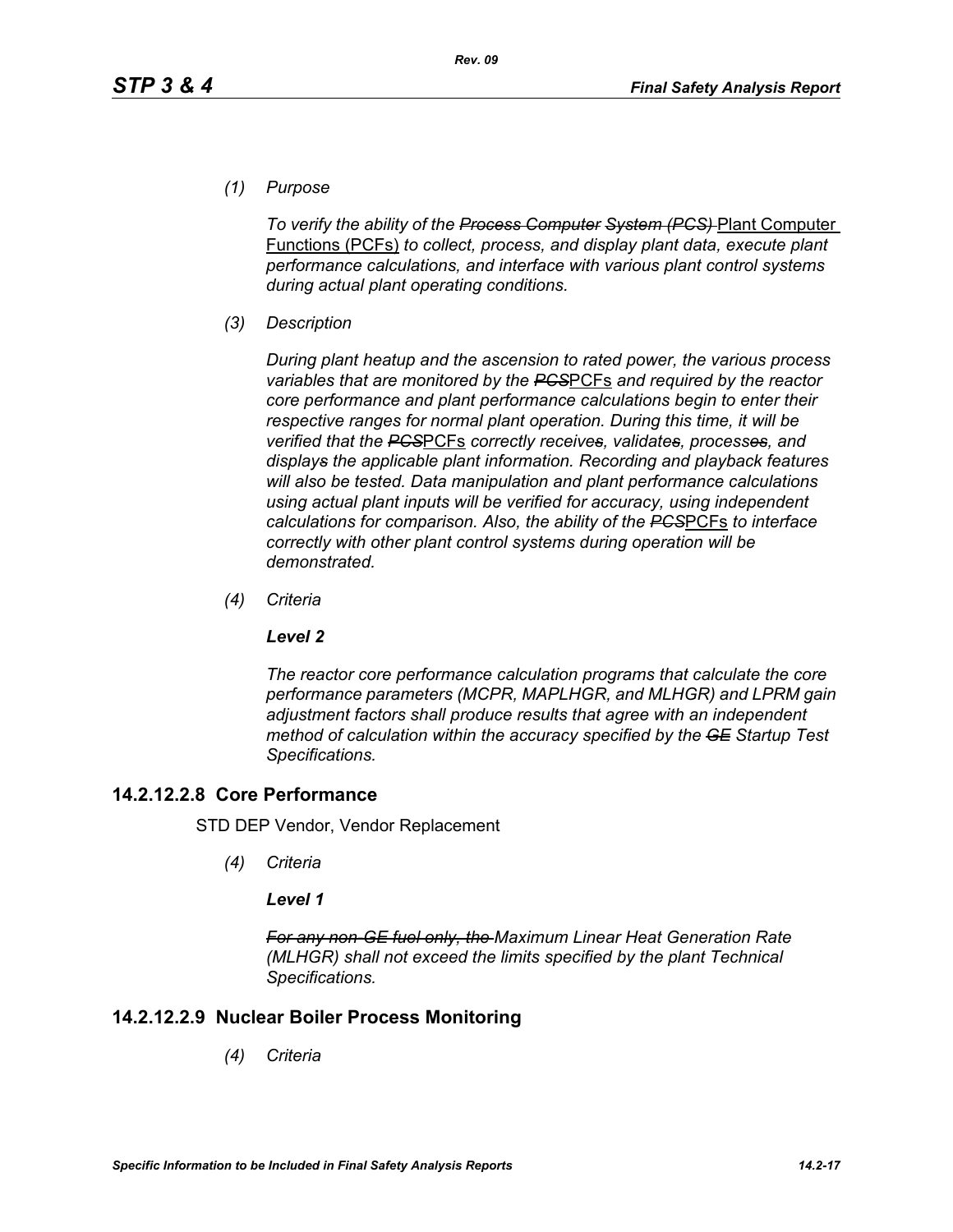#### *Level 2*

*The difference between the actual reference leg temperature and the value(s) assumed during initial calibration shall be less than that amount which will result in a scale end point error as specified in the GE Startup Test Specifications (i.e., 1% of the instrument span for each range).* 

*With all recirculation pumps in operation at rated core flow and power conditions, the bottom head temperature as measured by the bottom drain line thermocouple shall agree with the saturated water temperature corresponding to steam dome pressure within the accuracy specified by the GE Startup Test Specifications.*

### **14.2.12.2.12 Reactor Internals Vibration**

The following supplement augments that provided by this subsection.

STP 3 is designated as the prototype ABWR plant in accordance with the guidance in Regulatory Guide 1.20, Revision 3. STP 4 is a Category I, non-prototype plant.

For STP 3, Reference 3.9-13 summarizes the analytical models, predictive analysis results, and the measurement and inspection plans.

For STP 4, Reference 3.9-14 summarizes the analytical models and predictive analysis results, and includes the inspection plan.

### **14.2.12.2.13 Recirculation Flow Control**

STD DEP Vendor, Vendor Replacement

*(4) Criteria*

#### *Level 2*

*For any of the above test maneuvering, no high flux scram shall result as stated in the applicable Recirculation Flow Control System Design Specification and the trip avoidance margins shall at least comply with the requirements as stated in the GE Startup Test Specifications (i.e., at least 7.5% for neutron flux and 5.0% for simulated heat flux).*

### **14.2.12.2.15 Pressure Control**

*(4) Criteria*

#### *Level 2*

*For all pressure controller transients, no high flux or vessel pressure scram shall result and the trip avoidance margin shall at least meet the requirements as stated in the GE Startup Test Specifications (i.e., at least 7.5% for neutron flux, 5.0% for simulated heat flux and 68.6 kPaD for vessel pressure).*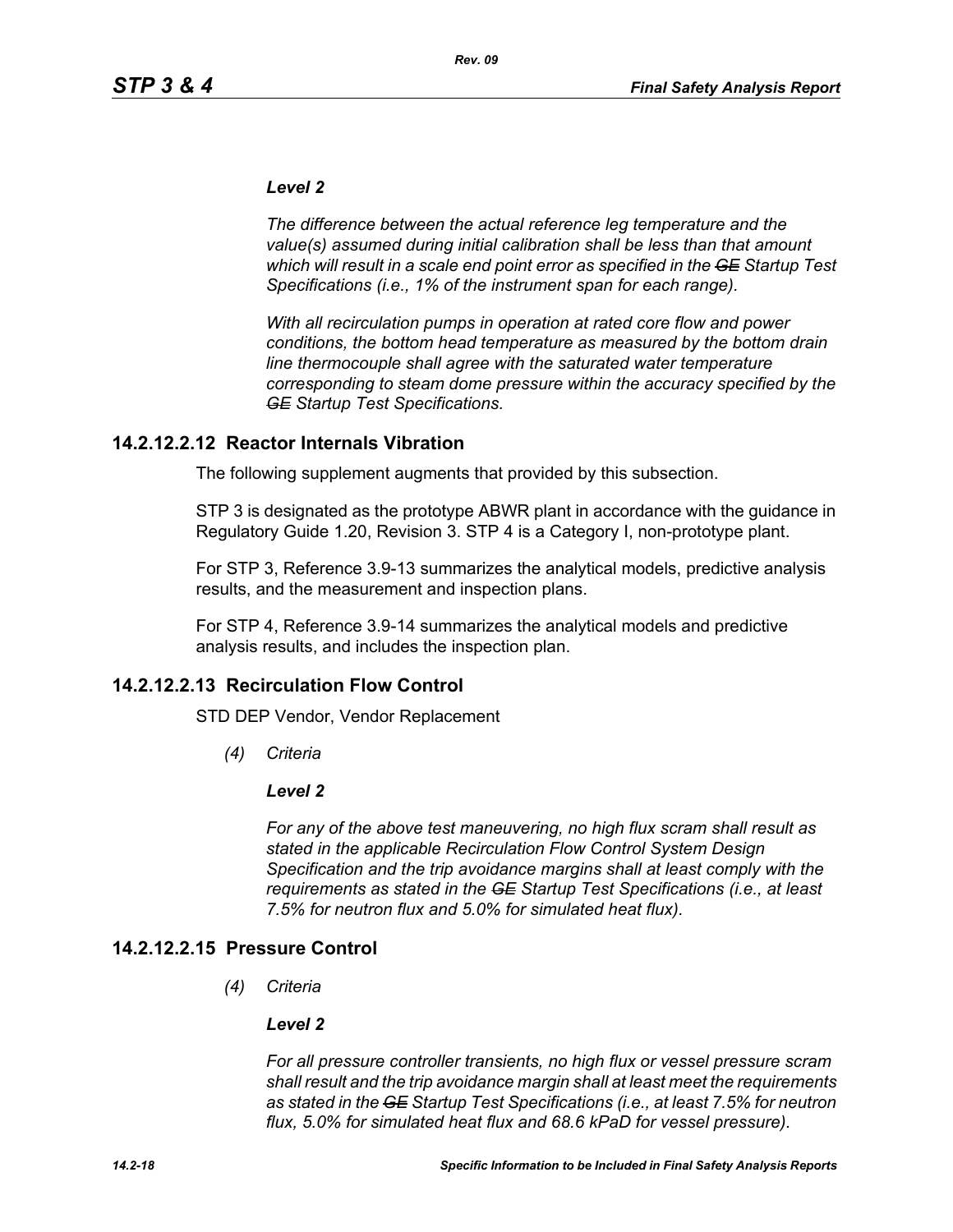## **14.2.12.2.16 Plant Automation and Control**

STD DEP T1 3.4-1

*(2) Prerequisites*

*Additionally, affected systems and equipment, including lower level control systems such as RCIS, recirc flow control, feedwater control and turbine control, as well as monitoring and predicting functions of the plant process computer and/or automation computer* PCFs*, shall have been adequately tested under actual operating conditions.*

## **14.2.12.2.17 Reactor Recirculation System Performance**

STD DEP Vendor, Vendor Replacement

*(4) Criteria*

## *Level 2*

*At rated power and flow, the measured core pressure drop shall not exceed the predicted value by an amount as required by the GE Startup Test Specifications.*

## **14.2.12.2.22 RCIC System Performance**

STD DFP T1 2 4-3

STD DEP Vendor, Vendor Replacement

*(1) Description*

*The RCIC System will be tested in two ways, through a full flow test line leading to the suppression pool and by flow injection directly into the reactor vessel. The first set of tests will consist of manual and automatic mode starts and steady-state operation at 1.03 MPaG and near rated reactor pressure conditions, in the full flow test mode. During these tests, an attempt will be made to throttle pump discharge pressure in order to simulate reactor pressure and the expected pipeline pressure drop. This testing is done to demonstrate general system operability. After the operability demonstration, the RCIC turbine speed control loop will be adjusted at near rated reactor pressure conditions. Reactor vessel injection tests at near rated reactor pressure will follow to complete the controller adjustments, as necessary, and to demonstrate automatic starting from hot standby condition. Subsequently, a reactor vessel injection demonstration at 1.03 MPaG reactor pressure, including an automatic mode start and stability demonstration, shall be conducted to verify satisfactory system performance under the final set of optimized controller settings. Proper controller adjustment is verified by introducing small step disturbances in speed and flow demand and then demonstrating satisfactory system response at both low RCIC pump flow (but*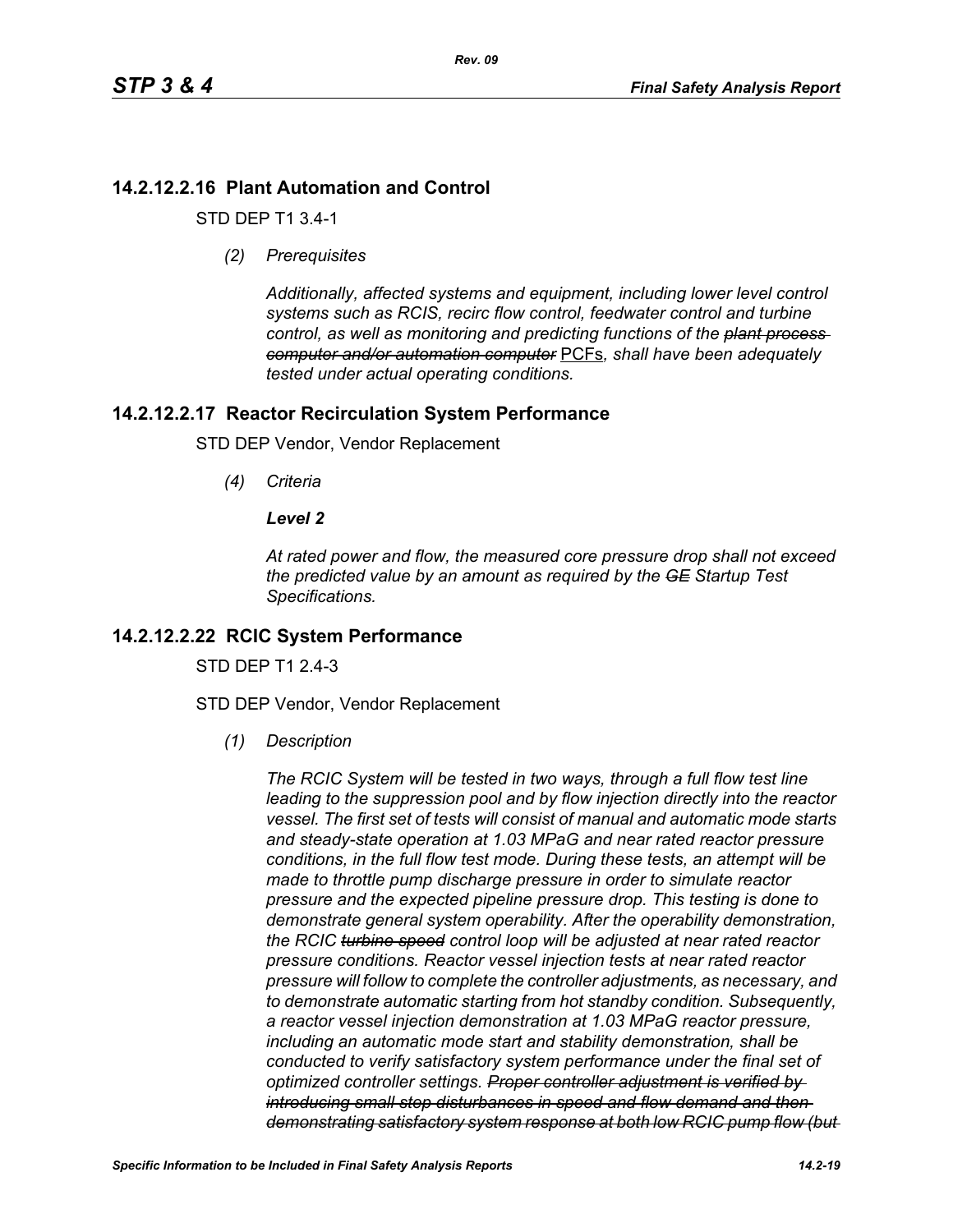*above minimum turbine speed) and near rated RCIC pump flow conditions, in order to span the RCIC operating range.*

*(2) Criteria*

*Level 2*

*The RCIC turbine speed and pump flow control loops shall be adjusted so that the RCIC System flow related variable responses to test inputs are at least quarter-damped (i.e., the decay ratio of the second-to-first overshoot of each variable is less than or equal to 0.25) as stated in the applicable RCIC System Design Specification.*

*The RCIC Turbine Gland Seal System shall be capable of preventing significant steam leakage to the atmosphere.*

*For automatic start tests, in order to provide margins to overspeed and isolation trip setting, the transient start first and subsequent turbine speed peaks shall not exceed the requirement specified by the GE Startup Test Specifications.*

*The RCIC Turbine Steam Supply line high flow isolation trip shall be calibrated to actuate at the value specified in the plant Technical Specifications.*

### **14.2.12.2.25 Turbine Valve Performance**

STD DEP Vendor, Vendor Replacement

*(4) Criteria*

#### *Level 2*

*During full closure testing of individual turbine control, stop, and bypass valves, the transient peak values of reactor vessel pressure, neutron flux, simulated fuel surface heat flux, and main steamline flow must have adequate scram avoidance margins as required by the GE Startup Test Specifications.*

## **14.2.12.2.26 MSIV Performance**

*(4) Criteria*

#### *Level 2*

*During full trip closure testing of individual MSIV, the transient peak values of reactor vessel pressure, neutron flux, simulated fuel surface heat flux, and main steamline flow must have adequate scram avoidance margins as required by the GE Startup Test Specifications.*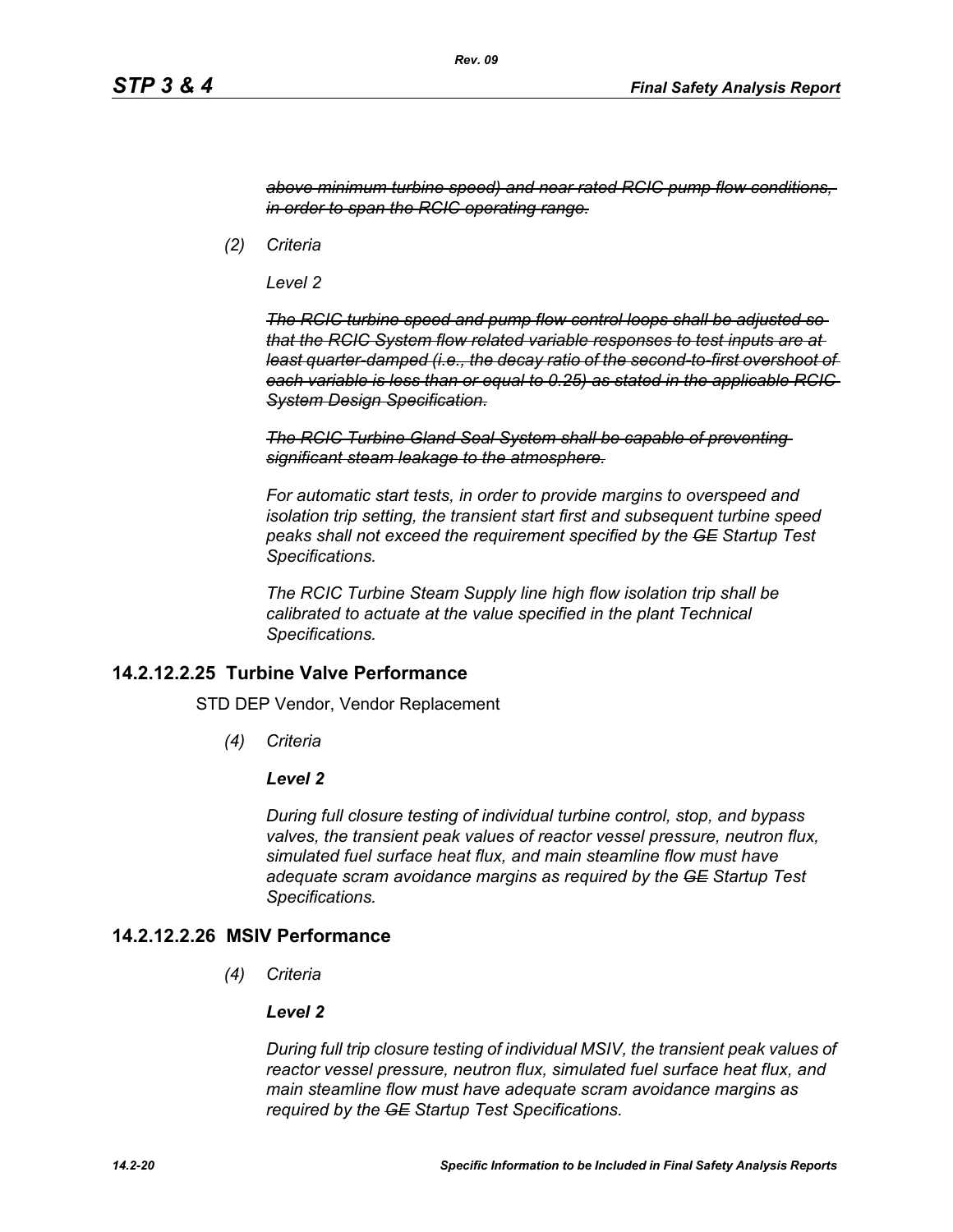## **14.2.12.2.27 SRV Performance**

*(4) Criteria*

### *Level 2*

*The temperature measured by thermocouples on the discharge side of the safety/relief valves shall return to the temperature recorded before the valve was opened within 5.6°C range as specified in the GE Startup Test Specifications.*

*During the manual actuation of each SRV, the steam flow discharge through the valve (as measured by change in MWe, BPV position etc.) shall not differ from the average of all the valve responses by more than the limit as specified in the GE Startup Test Specifications.*

## **14.2.12.2.28 Loss of Feedwater Heating**

### STD DEP Admin

*(4) Criteria*

### *Level 1*

*The increase in simulated fuel surface heat flux shall not exceed the predicted Level 2 criterion value by more than 2%, as specified by the Transient Safety Analysis Design Report (TSADR)* Startup Test Analysis Report (STAR) *document*.

#### *Level 2*

*The increase in simulated fuel surface heat flux shall not exceed the predicted value referenced to the actual test values of feedwater temperature drop and power level. The predicted value is provided in the plant TSADR* STAR *and will be used as the basis to which the actual transient is compared.*

## **14.2.12.2.29 Feedwater Pump Trip**

STD DEP Vendor, Vendor Replacement

*(4) Criteria*

### *Level 2*

*The reactor shall avoid low water level scram by the margin required by the GE Startup Test Specifications from an initial water level halfway between the high and low level alarm setpoints.*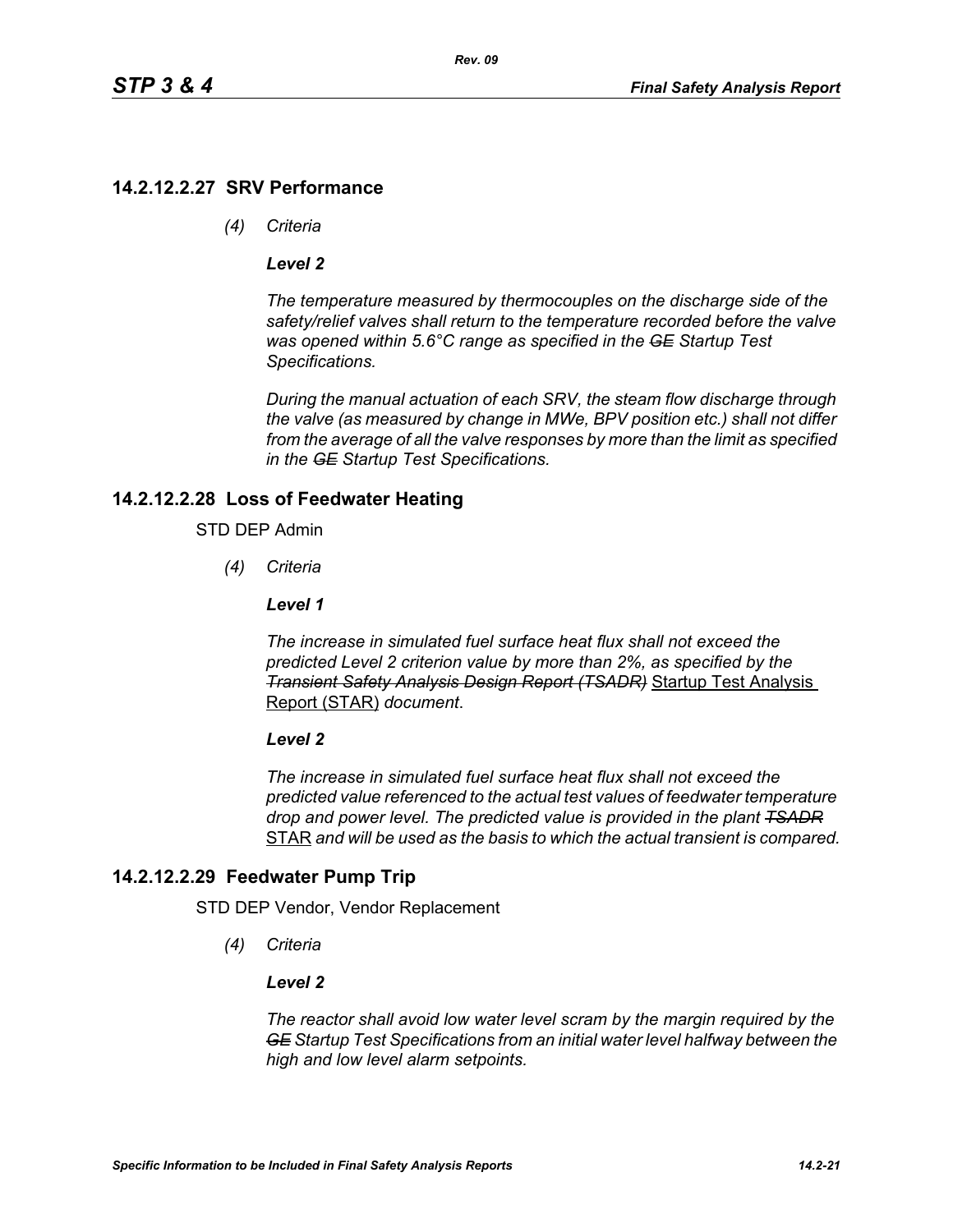## **14.2.12.2.30 Recirculation Pump Trip**

*(4) Criteria*

### *Level 2*

*The reactor water level swell during RIP trip transients shall have a minimum scram avoidance margin as required by the GE Startup Test Specifications.*

*During RIP trip recovery, the scram avoidance margins for neutron flux and simulated fuel surface heat flux shall at least meet the requirements as specified by the GE Startup Test Specifications.*

## **14.2.12.2.33 Turbine Trip and Load Rejection**

### STD DEP Admin

STD DEP Vendor, Vendor Replacement

*(4) Criteria*

### *Level 1*

*For turbine trip or load rejection event at power levels greater than 50% of rated, bypass valve quick opening shall begin no later than the specified time delay following the start of stop/control valve closure, and bypass valves shall be opened to a point corresponding to greater than or equal to 80% of their capacity within the specified time interval from the beginning of stop/control valve closure. The time delay and time interval are specified in the GE Startup Transient Test Specifications.*

*Feedwater Control System settings must prevent flooding of the steamline following generator or turbine trip transients.*

*The core flow coastdown transient during the first three seconds after either turbine trip or load rejection at greater than 50% of rated power must be bounded by the limiting curves defined in the plant transient/stability performance requirements* Transient and Stability Basic Design Specification *document.*

*The positive change in vessel dome pressure occurring within 30 seconds after either turbine trip or load rejection at greater than 50% of rated power must not exceed the Level 2 criteria by more than 172.6 kPaD as specified by the Transient Safety Analysis Design Report (TSADR)* Startup Test Specification *document.*

*The positive change in simulated fuel surface heat flux shall not exceed the Level 2 criteria by more than 2% as specified by the applicable TSADR* Startup Test Specification *document.*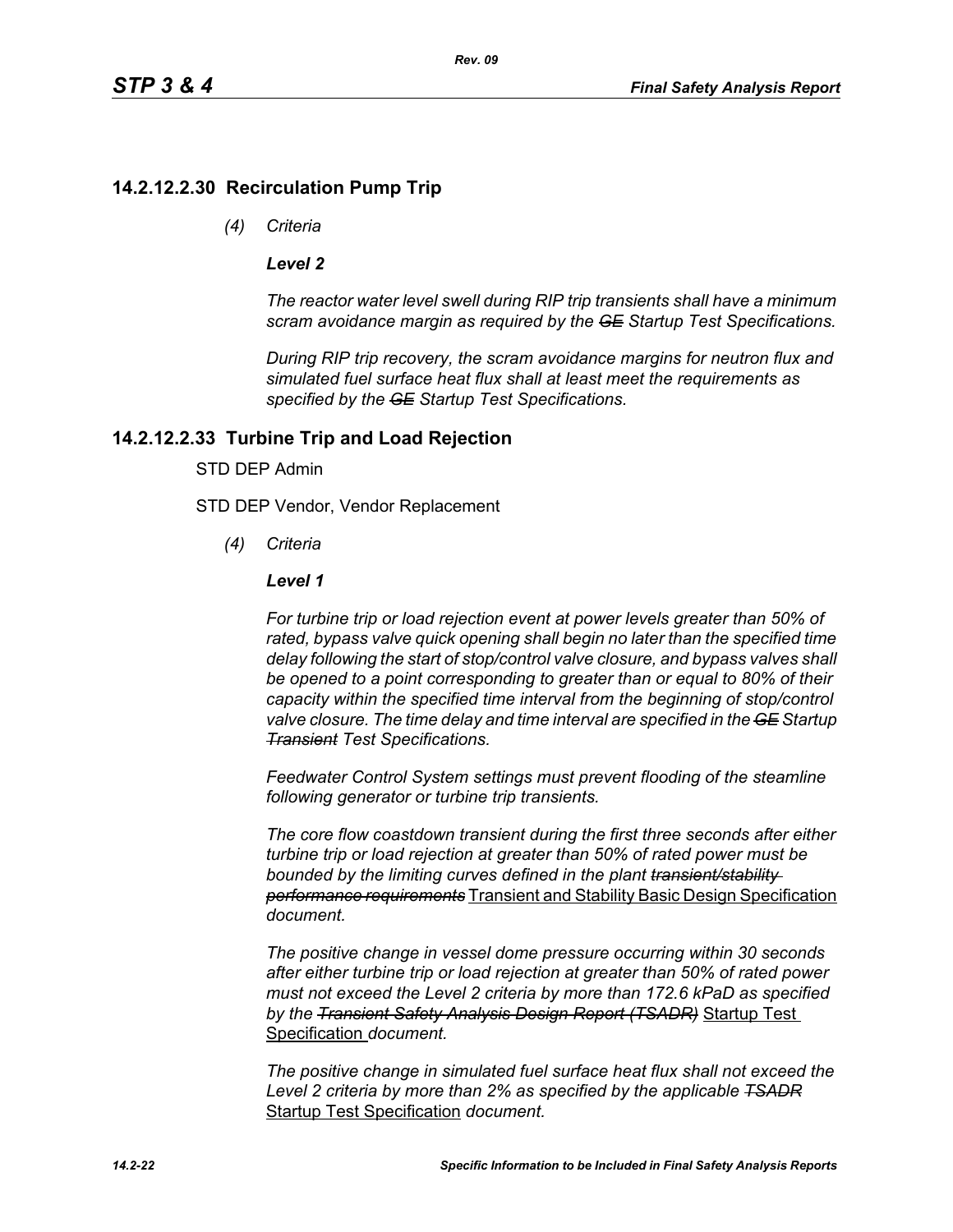### *Level 2*

*If any SRVs open, the temperatures, measured by the thermocouples on the discharge side of the actuated SRVs must return to the temperature recorded before the valve was opened within 5.6°C range as specified by the GE Startup Test Specifications.*

*The positive change in vessel dome pressure and simulated fuel surface heat flux occurring within the first 30 seconds after the initiation of either turbine trip or load rejection must not exceed the predicted values referenced to actual test conditions of initial power level and vessel dome pressure and corrected for the measured control rod insertion speed and initiation time. The predicted values are provided in the applicable TSADR* STAR *document based on the beginning-of-cycle design basis analysis and shall be used as the basis to which the actual transient is compared.*

### **14.2.12.2.34 Reactor Full Isolation**

*(4) Criteria*

#### *Level 1*

*The positive change in vessel dome pressure occurring within the first 30 seconds after closure of all MSIVs must not exceed the Level 2 criteria by more than 172.6 kPaD as specified by the applicable TSADR* Startup Test Specification *document.*

*The positive change in simulated fuel surface heat flux shall not exceed the Level 2 criteria by more than 2%, as specified by the applicable TSADR* Startup Test Specification *document.*

#### *Level 2*

*If any SRVs open, the temperature measured by the thermocouples on the discharge side of the actuated SRVs must return to the temperature recorded before the valve was opened within 5.6°C range as specified by the GE Startup Test Specifications.*

*The HPCF and RCIC Systems shall be initiated automatically, if the lowwater-level (Level 1.5 and 2, respectively) is reached during the initial transient following isolation. The minimum capacity and maximum delay time (including instrumentation delay) between the time vessel water level drops below the setpoint and makeup water enters the vessel shall meet the safety analysis requirements specified in the applicable plant transient/stability performance requirements* Emergency Core Cooling System Design Requirements and Startup Test Specifications *document*s*.*

*The positive changes in vessel dome pressure and simulated fuel surface heat flux occurring within the first 30 seconds after the closure of all MSIVs*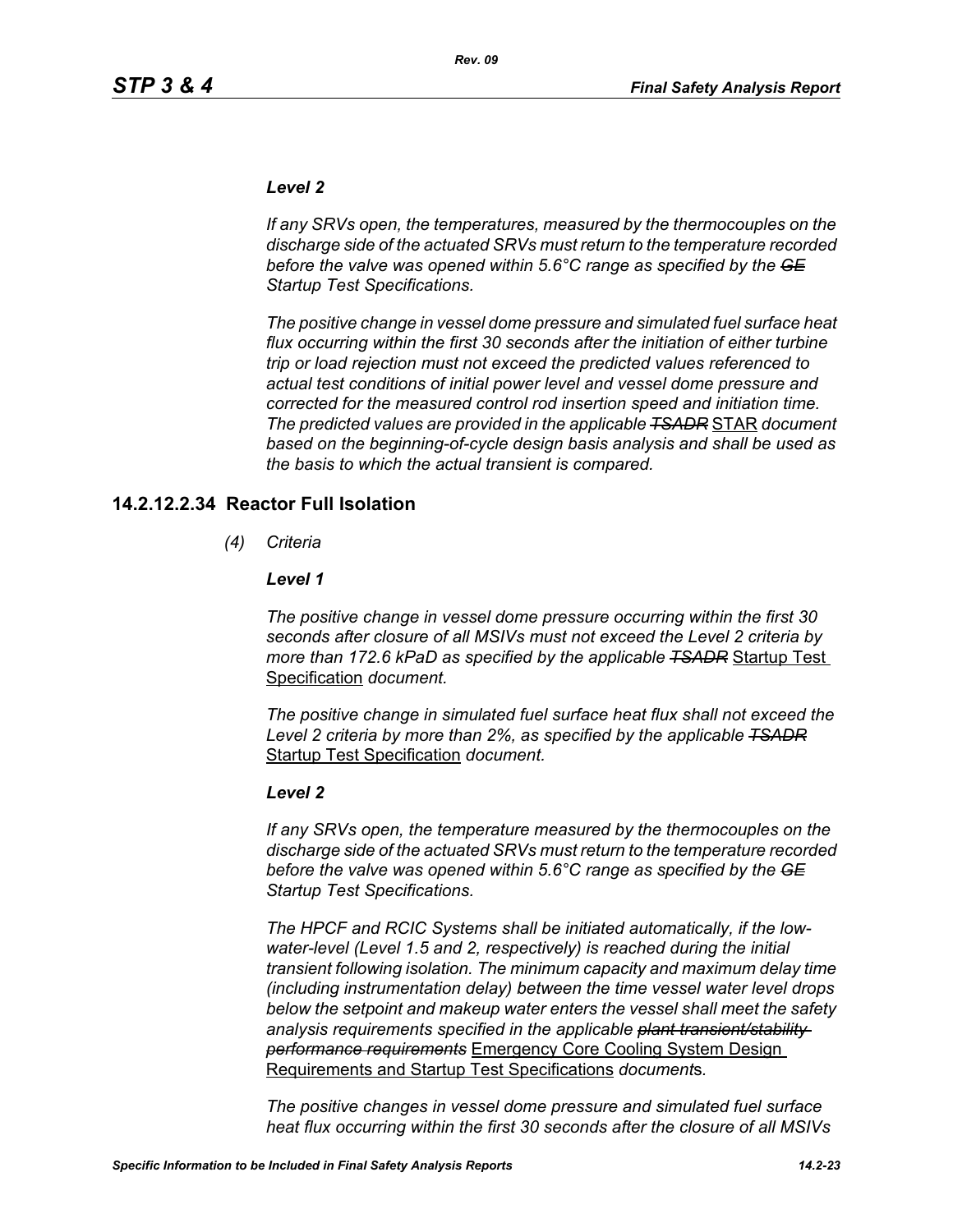*must not exceed the predicted values referenced to actual test conditions of initial power level and dome pressure and corrected for the measured control rod insertion speed and initiation time. The predicted values are provided in the applicable TSADR* STAR *document based on the beginning-of-cycle design basis and shall be used as the basis to which the actual transient is compared.*

## **14.2.13 COL License Information**

### **14.2.13.1 Other Testing**

The following site-specific supplement addresses COL License Information Item 14.1.

FSAR Section 14.2S provides the additional testing requirements for the following systems.

- (1) Electrical switchyard and equipment
- (2) Personnel monitors and radiation survey instruments
- (3) Site security equipment

There is no automatic dispatcher control system for STP 3 & 4.

#### **14.2.13.2 Test Procedures/Startup Administrative Manual**

The following site-specific supplement addresses COL License Information Item 14.2.

The Startup Administrative Manual document delineates the processes that will be used to administer the Initial Test Program at STP 3 & 4. These processes include:

- Conduct of the test program (Subsection 14.2.4)
- **Review, evaluation, and approval of test results**
- Methods for controlling pre-fuel load checks, initial fuel loading, pre-critical testing and initial criticality
- Test program schedule
- **Determinations of operability and availability of interfacing support systems** requirements

 Startup Test Specification document provides guidance for sequencing testing during the Startup Test Phase. This scoping document contains the following elements for the Startup Test Phase of the Initial Test program:

■ Testing objectives and acceptance criteria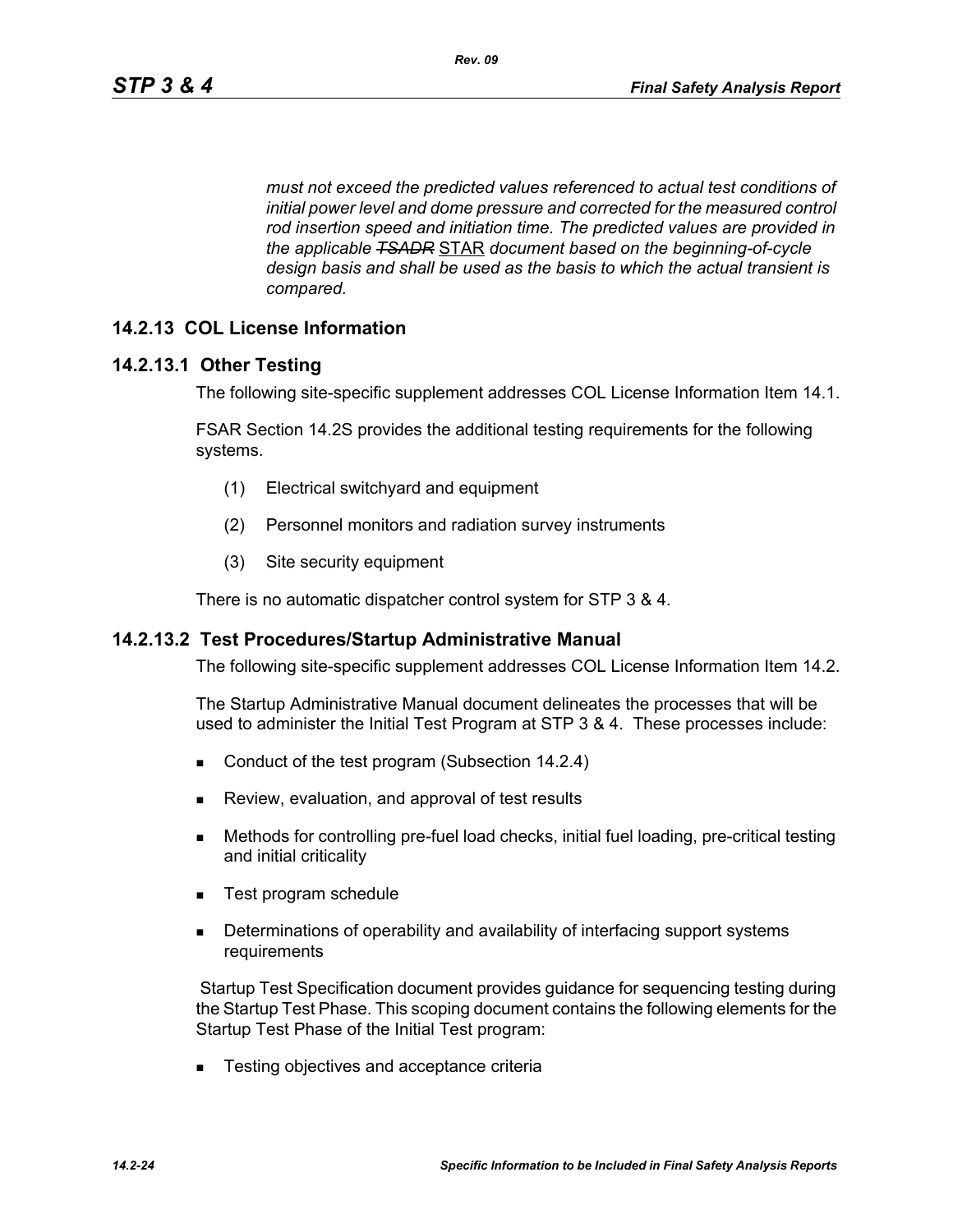- Plant operational conditions at which tests are to be conducted, testing methodologies to be utilized, specific data to be collected, and acceptable data reduction techniques.
- Reconciliation methods needed to account for test conditions, methods or results if testing is performed at conditions other than representative design operating conditions

Site-specific Preoperational and Startup Test Specifications, containing testing objectives and acceptance criteria, will be provided to the NRC at least 6 months prior to the start of the Initial Test Program. (COM 14.2-2) These scoping documents will delineate:

- Plant operational conditions at which tests are to be conducted, testing methodologies to be utilized, specific data to be collected, and acceptable data reduction techniques.
- Reconciliation methods needed to account for test conditions, methods or results if testing is performed at conditions other than representative design operating conditions.

Approved preoperational test procedures will be available for NRC review approximately 60 days prior to their intended use but no later than 60 days prior to fuel loading (Subsection 14.2.3). (COM 14.2-3)

Approved startup test procedures will be available for NRC review approximately 60 days prior to fuel loading (Subsection 14.2.3). (COM 14.2-4)